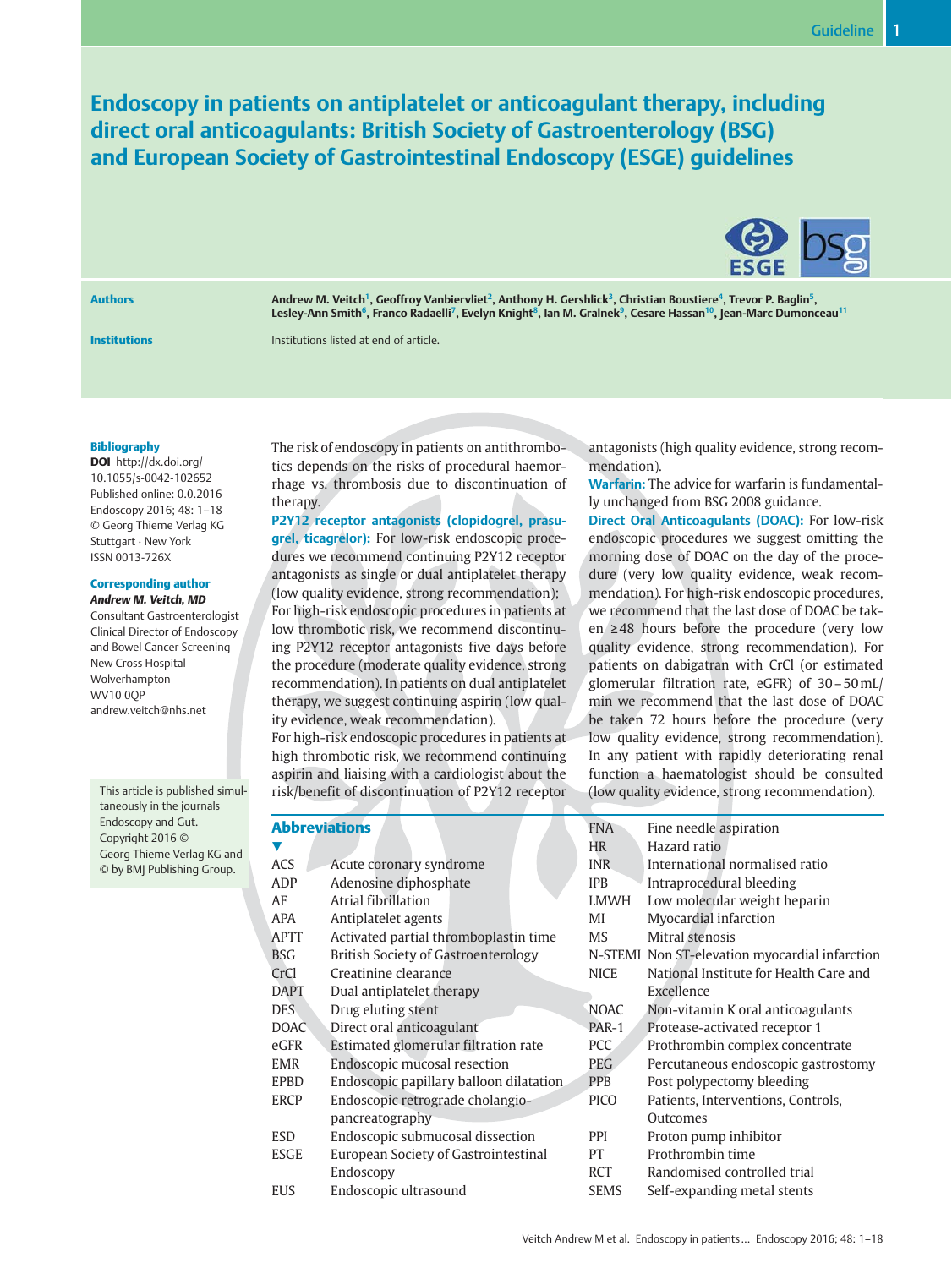| <b>TIA</b><br>Transient ischaemic attack |  |  |
|------------------------------------------|--|--|
|------------------------------------------|--|--|

UFH Unfractionated heparin

# 1.0 Summary of recommendations  $\blacktriangledown$

These guidelines refer to patients undergoing elective endoscopic gastrointestinal procedures. Management of antiplatelet therapy and direct oral anticoagulants (DOACs) in acute gastrointestinal haemorrhage is discussed in detail in ESGE guidelines on the management of acute non-variceal upper gastrointestinal bleeding [1].

Recommendations for the management of patients on antiplatelet therapy or anticoagulants undergoing elective endoscopic procedures are outlined in the algorithms in **O Fig. 1** and **• Fig. 2**. Risk stratification for endoscopic procedures and antiplatelet agents are detailed in **O Table 1** and **O Table 2**. There is no high-risk category of thrombosis for DOACs as they are not indicated for prosthetic metal heart valves. Warfarin risk stratification is detailed in **© Table 3.** Our recommendations are based on best estimates of risk:benefit analysis for thrombosis vs haemorrhage. When discontinuing antithrombotic therapy, patient preference should be considered as well as clinical opinion: the risk of a potentially catastrophic thrombotic event such as a stroke may not be acceptable to a patient even if that risk is very low.

For all endoscopic procedures we recommend continuing aspirin (moderate evidence, strong recommendation), with the exception of ESD, large colonic EMR (> 2 cm), upper gastrointestinal EMR and ampullectomy. In the latter cases, aspirin discontinuation should be considered on an individual patient basis depending on the risks of thrombosis vs haemorrhage (low quality evidence, weak recommendation).

# 1.1 Low-risk procedures

For low-risk endoscopic procedures we recommend continuing P2Y12 receptor antagonists (e. g., clopidogrel), as single or dual antiplatelet therapy (low quality evidence, strong recommendation).

For low-risk endoscopic procedures we suggest that warfarin therapy should be continued (low quality evidence, weak recommendation). It should be ensured that the INR does not exceed the therapeutic range in the week prior to the procedure (low quality evidence, strong recommendation).

For low-risk endoscopic procedures we suggest omitting the morning dose of DOACs on the day of the procedure (very low quality evidence, weak recommendation).

# 2.0 Origin and purpose of these guidelines v,

Anticoagulants and antiplatelet agents are widely prescribed for a number of cardiovascular and thromboembolic conditions with established benefit to patients. These drugs confer an increased risk of haemorrhage when undertaking therapeutic endoscopic procedures, but also pose risks of thromboembolic sequelae if discontinued. The British Society of Gastroenterology (BSG) published guidelines on the management of anticoagulants and antiplatelet agents in patients undergoing endoscopy in 2008 [2] and the European Society of Gastrointestinal Endoscopy (ESGE) published guidelines on endoscopy and antiplatelet agents in 2011 [3]. Both guidelines are due for revision, and the BSG and ESGE have cooperated to produce a joint guideline. Since the publicaVKA Vitamin K anticoagulants

VTE Venous thromboembolism

# 1.2 High-risk procedures

For high-risk endoscopic procedures in patients at low thrombotic risk, we recommend discontinuing P2Y12 receptor antagonists (e. g., clopidogrel) five days before the procedure (moderate quality evidence, strong recommendation). In patients on dual antiplatelet therapy, we suggest continuing aspirin (low quality evidence, weak recommendation).

For high-risk endoscopic procedures in patients at low thrombotic risk, we recommend discontinuing warfarin 5 days before the procedure (high quality evidence, strong recommendation). Check INR prior to the procedure to ensure this value is < 1.5 (low quality evidence, strong recommendation).

For high-risk endoscopic procedures in patients at high thrombotic risk, we recommend continuing aspirin and liaising with a cardiologist about the risk/benefit of discontinuing P2Y12 receptor antagonists (e. g., clopidogrel) (high quality evidence, strong recommendation).

For high-risk endoscopic procedures in patients at high thrombotic risk, we recommend that warfarin should be temporarily discontinued and substituted with low molecular weight heparin (low quality evidence, strong recommendation).

For all patients on warfarin we recommend advising that there is an increased risk of post-procedure bleeding compared to non-anticoagulated patients (low quality evidence, strong recommendation).

For high-risk endoscopic procedures in patients on DOACs, we recommend that the last dose of DOACs be taken at least 48 hours before the procedure (very low quality evidence, strong recommendation). For patients on dabigatran with a CrCl (or eGFR) of 30–50mL/min we recommend that the last dose be taken 72 hours prior to the procedure (very low quality evidence, strong recommendation). In any patient with rapidly deteriorating renal function a haematologist should be consulted (low quality evidence, strong recommendation).

#### 1.3 Post endoscopic procedure

If antiplatelet or anticoagulant therapy is discontinued, then we recommend this should be resumed up to 48 hours after the procedure depending on the perceived bleeding and thrombotic risks (moderate quality evidence, strong recommendation).

tion of the previous guidelines there has been an expansion in the use of the newer antiplatelet drugs, and new oral anticoagulant drugs have been introduced. The latter have been widely prescribed and pose particular problems for endoscopists with regard to haemorrhage; their effects are difficult to reverse in an emergency situation, and moreover some of these drugs are associated with a higher incidence of spontaneous gastrointestinal haemorrhage compared to warfarin.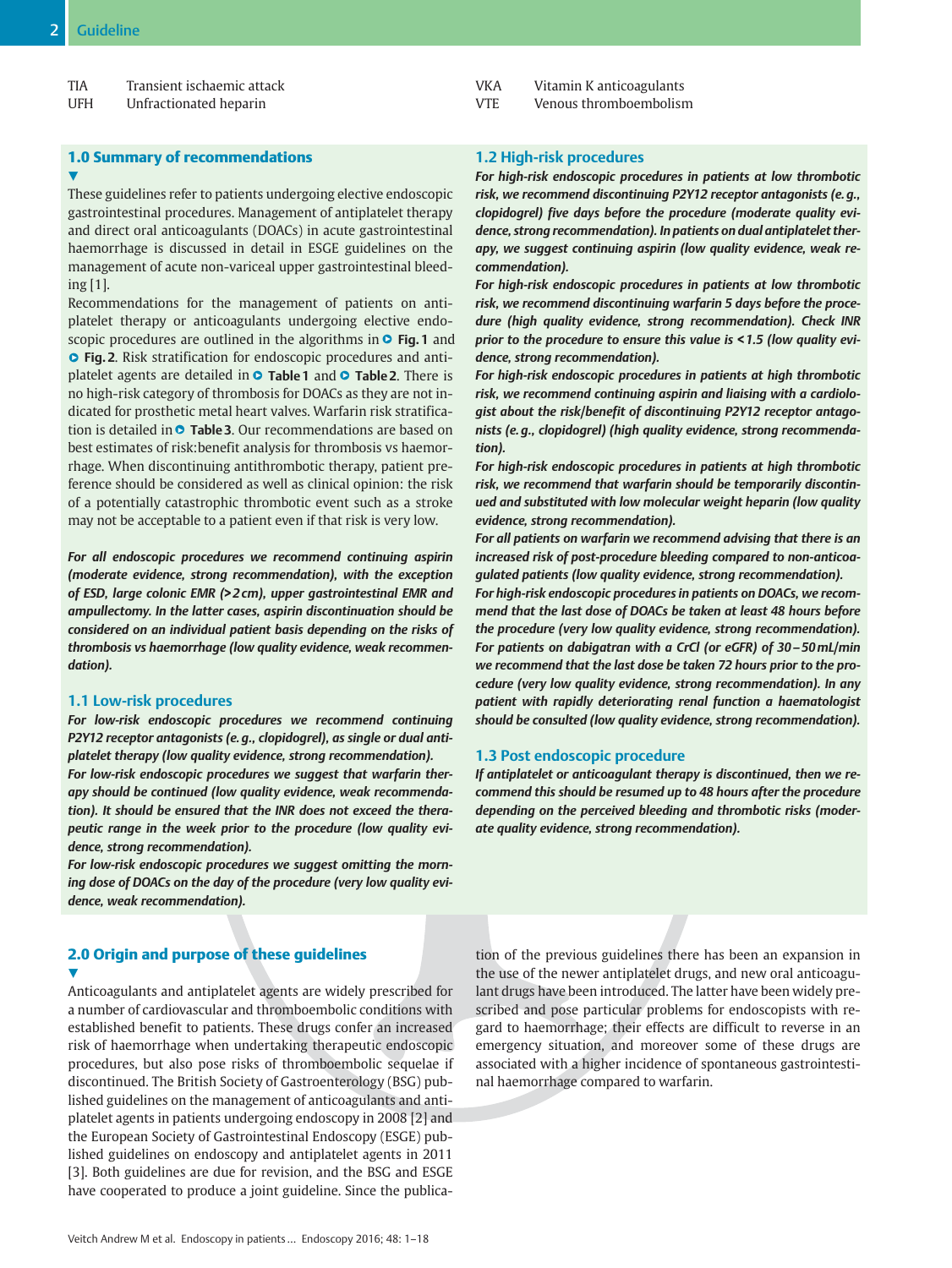

Fig. 1 Guidelines for the management of patients on P2Y12 receptor antagonist antiplatelet agents undergoing endoscopic procedures.



Veitch Andrew M et al. Endoscopy in patients… Endoscopy 2016; 48: 1–18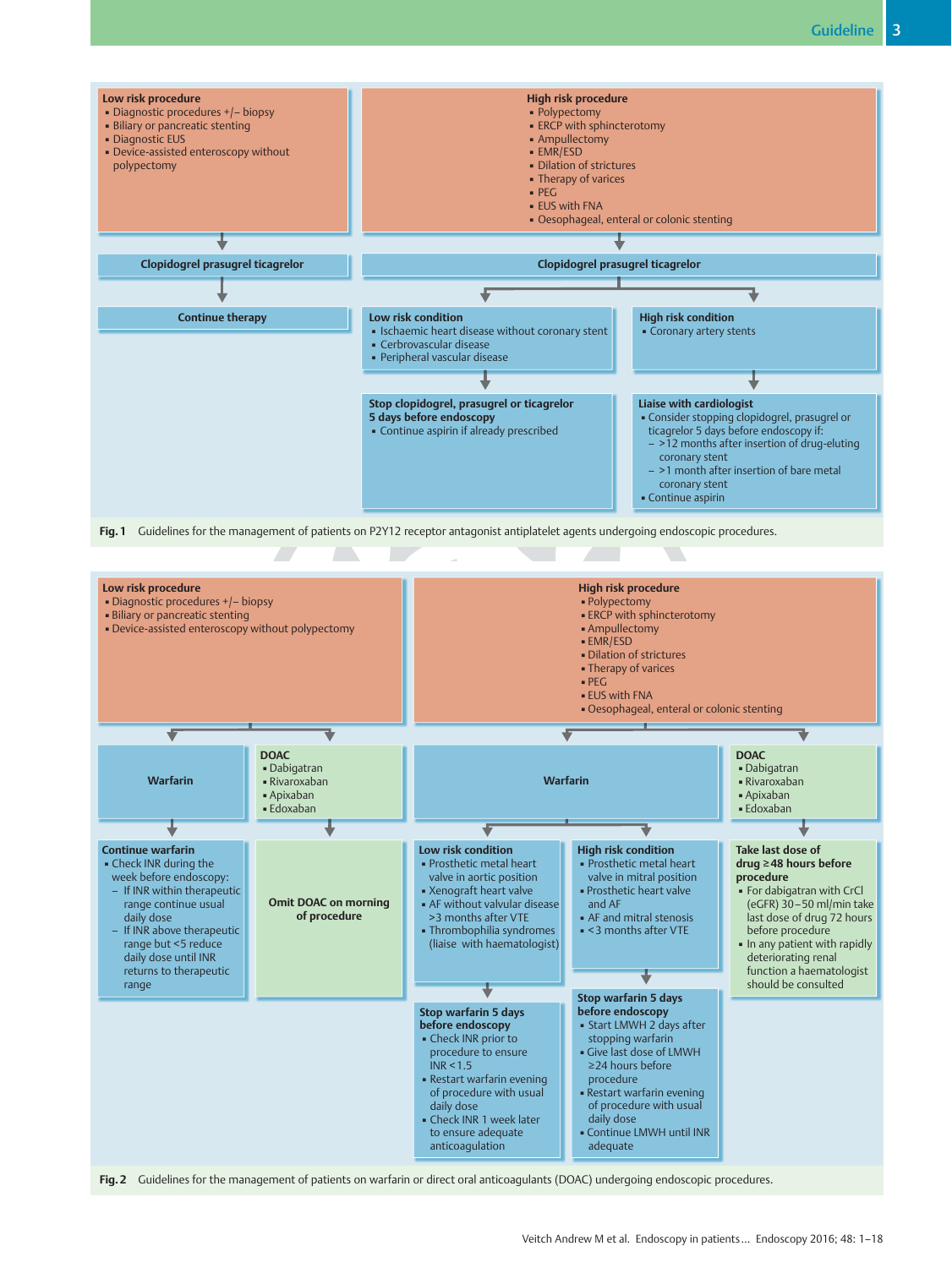|              | Table 1 Risk stratification of endoscopic procedures based on the risk of |  |
|--------------|---------------------------------------------------------------------------|--|
| haemorrhage. |                                                                           |  |

| High risk                           | Low risk                       |
|-------------------------------------|--------------------------------|
| Endoscopic polypectomy              | Diagnostic procedures ± biopsy |
| ERCP with sphincterotomy            | Biliary or pancreatic stenting |
| Sphincterotomy + large balloon      | Device-assisted enteroscopy    |
| papillary dilatation                | without polypectomy            |
| Ampullectomy                        |                                |
| Endoscopic mucosal resection or     |                                |
| endoscopic submucosal dissection    |                                |
| Endoscopic dilatation of strictures |                                |
| in the upper or lower GI tract      |                                |
| Endoscopic therapy of varices       |                                |
| Percutaneous endoscopic             |                                |
| gastrostomy                         |                                |
| Endoscopic ultrasound with fine     |                                |
| needle aspiration                   |                                |
| Oesophageal, enteral or colonic     |                                |
| stenting                            |                                |
|                                     |                                |

Table 2 Risk stratification for discontinuation of clopidogrel, prasugrel or ticagrelor based on the risk of thrombosis.

| High risk                                                               | Low risk                                           |
|-------------------------------------------------------------------------|----------------------------------------------------|
| Drug eluting coronary artery<br>stents within 12 months of<br>placement | Ischaemic heart disease without<br>coronary stents |
| Bare metal coronary artery stents<br>within 1 month of placement        | Cerebrovascular disease                            |
|                                                                         | Peripheral vascular disease                        |

Table 3 Risk stratification for discontinuation of warfarin therapy with respect to the requirement for heparin bridging.

| <b>High risk</b>                                        | <b>Low risk</b>                                                                                         |
|---------------------------------------------------------|---------------------------------------------------------------------------------------------------------|
| Prosthetic metal heart valve in<br>mitral position      | Prosthetic metal heart valve in<br>aortic position                                                      |
| Prosthetic heart valve and atrial<br>fibrillation       | Xenograft heart valve                                                                                   |
| Atrial fibrillation and mitral<br>stenosis <sup>*</sup> | Atrial fibrillation without valvular<br>disease                                                         |
| <3 months after venous throm-<br>boembolism             | > 3 months after venous throm-<br>boembolism<br>Thrombophilia syndromes (discuss<br>with haematologist) |

\* Uncertainty exists regarding the thrombotic risk of temporarily discontinuing warfarin in patients with atrial fibrillation and mitral stenosis following the BRIDGE trial [17], but there is insufficient evidence at present to alter the risk category.

# 3.0 Preparation of the guidelines v,

These guidelines were drafted by a working party comprising members of the BSG and ESGE, a haematologist, interventional cardiologist, and a patient representative from the charity Anti-Coagulation Europe. Guidelines were prepared according to AGREE II principles [4] and comply with the requirements of the National Institute for Health and Care Excellence (NICE). Clinical questions were formulated using the PICO (Patients, Interventions, Controls, Outcomes) system. Search strategies were delegated to authors with responsibilities for specific sections. Literature searches were conducted using PubMed and OVID Medline, Embase and Cochrane Library. Additional searches were conducted using Google. Literature searches were re-run in February 2015, and any additional relevant studies considered up to August 2015. Quality of evidence and strength of recommendations were determined by the authors and consensus achieved according to the GRADE system [5]. After agreement on a final version, the manuscript was subjected to internal peer review and revision by the BSG and the ESGE and sent to all individual ESGE members and member societies prior to publication. Conflict of interest statements were submitted by all authors. This guideline was produced in 2015 and will be considered for review in 2019, or sooner if new evidence becomes available. This guideline has been co-published with permission in both Gut and Endoscopy.

# 4.0 Warfarin

**V** 

For low-risk endoscopic procedures we suggest that warfarin therapy should be continued (low quality evidence, moderate recommendation). It should be ensured that the INR does not exceed the therapeutic range in the week prior to the procedure (low quality evidence, strong recommendation).

- ▶ Tell the patient to continue warfarin and check the INR during the week before the endoscopy;
- $\blacktriangleright$  If the INR result is within the therapeutic range then continue with the usual daily dose;
- $\blacktriangleright$  If the INR result is above the therapeutic range, but less than 5, then reduce the daily warfarin dose until the INR returns to within the therapeutic range;
- ▶ If the INR is greater than 5 then defer the endoscopy and contact the anticoagulation clinic, or a medical practitioner, for advice.

For high-risk endoscopic procedures in patients at low thrombotic risk, we recommend discontinuing warfarin 5 days before the procedure (high quality evidence, strong recommendation). Check INR prior to the procedure to ensure < 1.5 (low quality evidence, strong recommendation)

- ▶ Stop warfarin 5 days before the endoscopy;
- ▶ Check the INR prior to the procedure to ensure its value is  $< 1.5$ ;
- $\triangleright$  On the day of the procedure restart warfarin with the usual daily dose that night;
- ▶ Check INR one week later to ensure adequate anticoagulation.

For high-risk endoscopic procedures in patients at high thrombotic risk, we recommend that warfarin should be temporarily discontinued and substituted with low molecular weight heparin (LMWH) (moderate quality evidence, strong recommendation).

- ▶ Warfarin should be stopped 5 days before the procedure;
- $\triangleright$  Two days after stopping warfarin commence daily therapeutic dose of LMWH;
- ▶ Administer the last dose of LMWH at least 24 hours prior to the procedure;
- $\triangleright$  Check the INR prior to the procedure to ensure its value is  $< 1.5$ ;
- ▶ Warfarin can be resumed on the day of the procedure with the usual dose that night;
- ▶ Restart the daily therapeutic dose of LMWH on the day after the procedure;
- ▶ Continue LMWH until a satisfactory INR is achieved.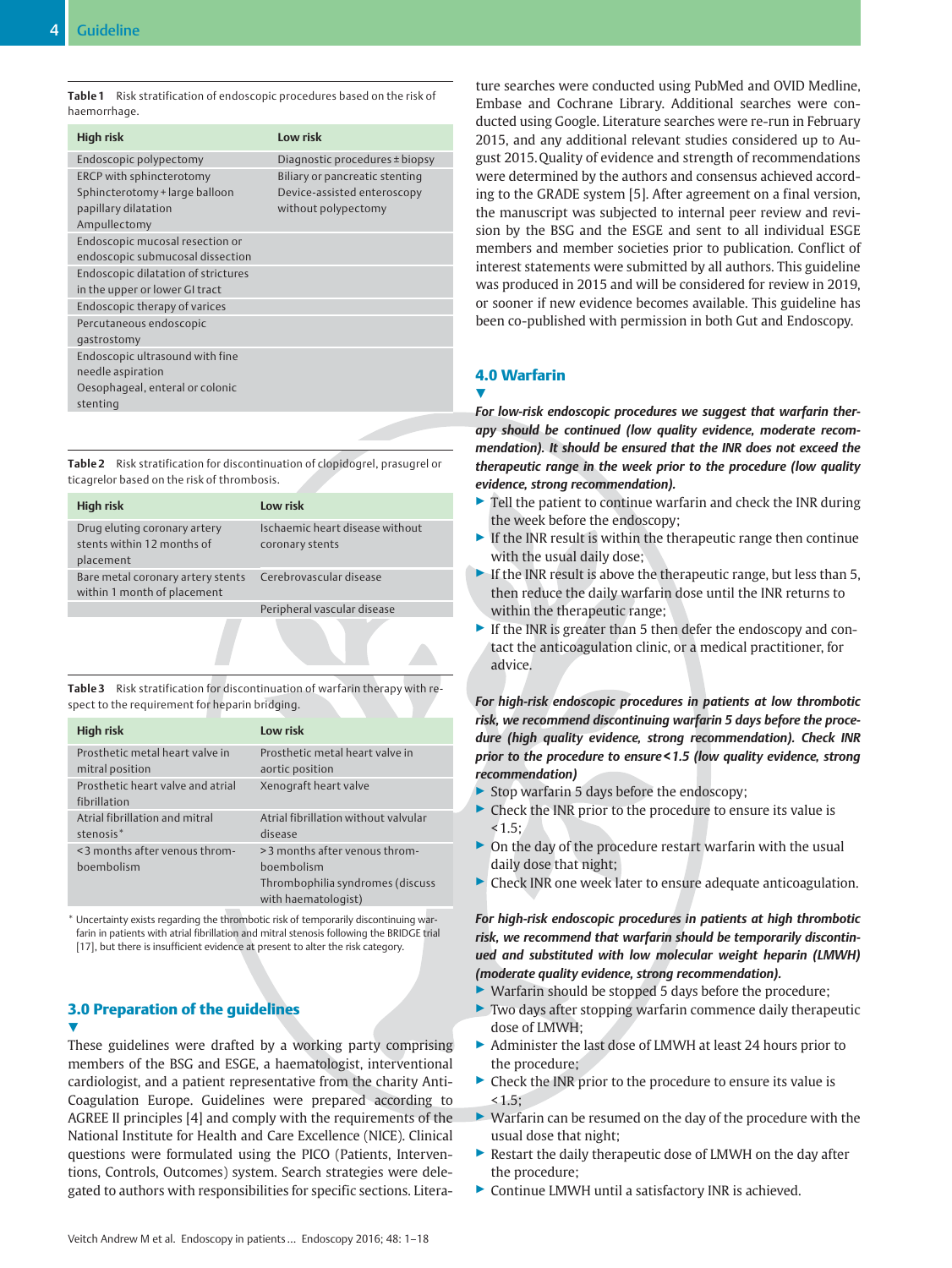# For all patients on warfarin we recommend advising that there is an increased risk of post-procedure bleeding compared to non-anticoagulated patients (low quality evidence, strong recommendation).

Updated literature searches were conducted on the use of warfarin and heparin in patients undergoing endoscopy. Two studies of colonic polypectomy on warfarin for small polyps have been retrieved. A retrospective study of 223 polypectomies (< 1 cm) in 123 patients on continued warfarin therapy found a rate of haemorrhage requiring transfusion of 0.8 %. This was despite routine prophylactic clipping of polypectomies [6]. In a randomised controlled trial (RCT) (159 polyps < 1 cm in 70 patients) examining hot vs cold snaring of polyps in anticoagulated patients, the rate of immediate haemorrhage in the hot snare vs. the cold snare group was 23.0 % vs 5.7 %, respectively, and that of delayed haemorrhage requiring intervention 14% vs 0%, respectively [7]. These findings should be considered in the context that polyps have been found at colonoscopy in 22.5 %-32.1 % of patients in large studies [8, 9] and up to 42 % in a bowel cancer screening programme [10], many will be greater than 1 cm in size, and the rates of haemorrhage in the latter study above were greater than the 0.07 %-1.7 % overall rates of haemorrhage reported in non-anticoagulated patients [9, 11–14]. Routine discontinuation of warfarin therapy may therefore be considered necessary in most colonoscopy services. Even when temporarily discontinued, warfarin therapy is associated with an increased risk of post-polypectomy bleeding [15] and patients should be advised of this.

For patients with non-valvular atrial fibrillation (AF), bridging of warfarin therapy with LMWH has not been recommended in previous guidelines [2, 16]. This policy has been tested in a large RCT of 1,884 AF patients with peri-operative interruption of warfarin therapy, randomized to bridging with LMWH or placebo [17]. Approximately half of these patients underwent endoscopic procedures. In the placebo group, there was no increase in thrombotic events, but in the heparin group there was an increase in major bleeding events. Both groups included patients with AF and mitral stenosis (MS) or  $CHADS<sub>2</sub>$  [18] scores of 5 or 6, situations considered at high risk of thrombotic events. The proportion of these patients was however low ( $\leq$ 2% for MS and  $\leq$ 3.4% for  $CHADS<sub>2</sub> 5, 6$ ), and the study was not designed for this subgroup analysis. Atrial fibrillation with MS is considered particularly high risk for thromboembolic events [19, 20] and remains in this category for these guidelines. There are insufficient data to make specific recommendations for patients with high  $CHADS<sub>2</sub>$  scores undergoing endoscopy.

Retrospective studies of LMWH bridging for metal heart valves have suggested that this practice is safe with regard to thrombotic risk [21–23]. Intravenous unfractionated heparin (UFH) is an alternative, and local cardiological advice may influence which is preferred. Bridging with UFH does, however, require a prolonged inpatient stay as warfarin is discontinued, and then restarted, to achieve satisfactory INR. Comparison of LMWH vs UFH for bridging for metal heart valves found no difference in adverse events between the groups in a multicentre registry study [24].

Some patients with a personal or family history of venous thrombosis are found to have identifiable laboratory evidence of a predisposition, so called thrombophilia. In most cases the risk of venous thrombosis if anticoagulation is temporarily interrupted is not substantially different in patients with and without such abnormalities. Therefore, a thrombophilia does not indicate a highrisk condition per se and bridging with LMWH is not indicated when warfarin is interrupted. Factor V Leiden and the common prothrombin mutation F2G20210A are low-risk thrombophilias and bridging is not required. Patients with deficiencies of antithrombin, protein C or protein S are at higher risk of thrombosis, but in most of these patients bridging therapy will not be required. Thrombophilia syndromes have therefore been reclassified as low-risk conditions for the purposes of these guidelines, but we suggest that haematological advice is sought in these cases.

Apart from reclassification of the risk of thrombophilia, no new data were found to alter the recommendations for the use of warfarin or heparin stipulated in the 2008 BSG guidelines [2]. Evidence was reviewed in its entirety and recommendations re-classified using GRADE.

# 5.0 Antiplatelet agents <u>V</u>

For all endoscopic procedures we recommend continuing aspirin (moderate evidence, strong recommendation), with the exception of ESD, large colonic EMR (> 2 cm), upper gastrointestinal EMR and ampullectomy. In the latter cases, aspirin discontinuation should be considered on an individual patient basis depending on the risks of thrombosis vs haemorrhage (low quality evidence, weak recommendation).

For high-risk endoscopic procedures in patients at low thrombotic risk, we recommend discontinuing  $P_2Y_{12}$  receptor antagonists (e.g., clopidogrel) five days before the procedure (moderate quality evidence, strong recommendation). In patients on dual antiplatelet therapy, we suggest continuing aspirin (low quality evidence, weak recommendation).

For high-risk endoscopic procedures in patients at high thrombotic risk, we recommend continuing aspirin and liaising with a cardiologist about the risk/benefit of discontinuing  $P_2Y_{12}$  receptor antagonists (e. g., clopidogrel) (high quality evidence, strong recommendation).

# 5.1 Aspirin

Aspirin is standard of care in patients with ischaemic heart disease. It reduces the mortality associated with acute myocardial infarction (MI) as well as the risk of fatal and non-fatal recurrent MI in patients with unstable coronary syndromes. It also reduces mortality and recurrent stroke in patients with acute cerebrovascular ischaemia. When given as long-term secondary prevention aspirin reduces vascular events by approximately one-third and vascular deaths by about one-sixth. Intra-platelet pathways can still be activated even in the presence of aspirin. Most patients who have suffered an acute coronary event will therefore be on dual anti-platelet therapy (DAPT), i. e. aspirin plus an inhibitor of the  $P_2Y_{12}$  receptor, either clopidogrel, prasugrel or ticagrelor.

In the context of endoscopy, aspirin monotherapy has been found to be safe in colonoscopic polypectomy and endoscopic sphincterotomy [25–28]. Studies of aspirin in the context of endoscopic submucosal dissection (ESD) [29, 30] or large (> 20mm) colonic endoscopic mucosal resections (EMR) [31–33] have found an increased risk of haemorrhage; EMR in the upper gastrointestinal tract confers a high risk of haemorrhage, but there are no studies on continuous aspirin therapy. The thrombotic risk to the patient should also be considered, particularly in those receiving aspirin for secondary prevention as they are at greater risk from discontinuation of therapy than those taking it for primary prevention. In patients on long-term low-dose aspirin for secondary prevention, aspirin interruption was associated with a three-fold increased risk of cardiovascular or cerebrovascular events, and 70 % of these events occurred within 7–10 days after interruption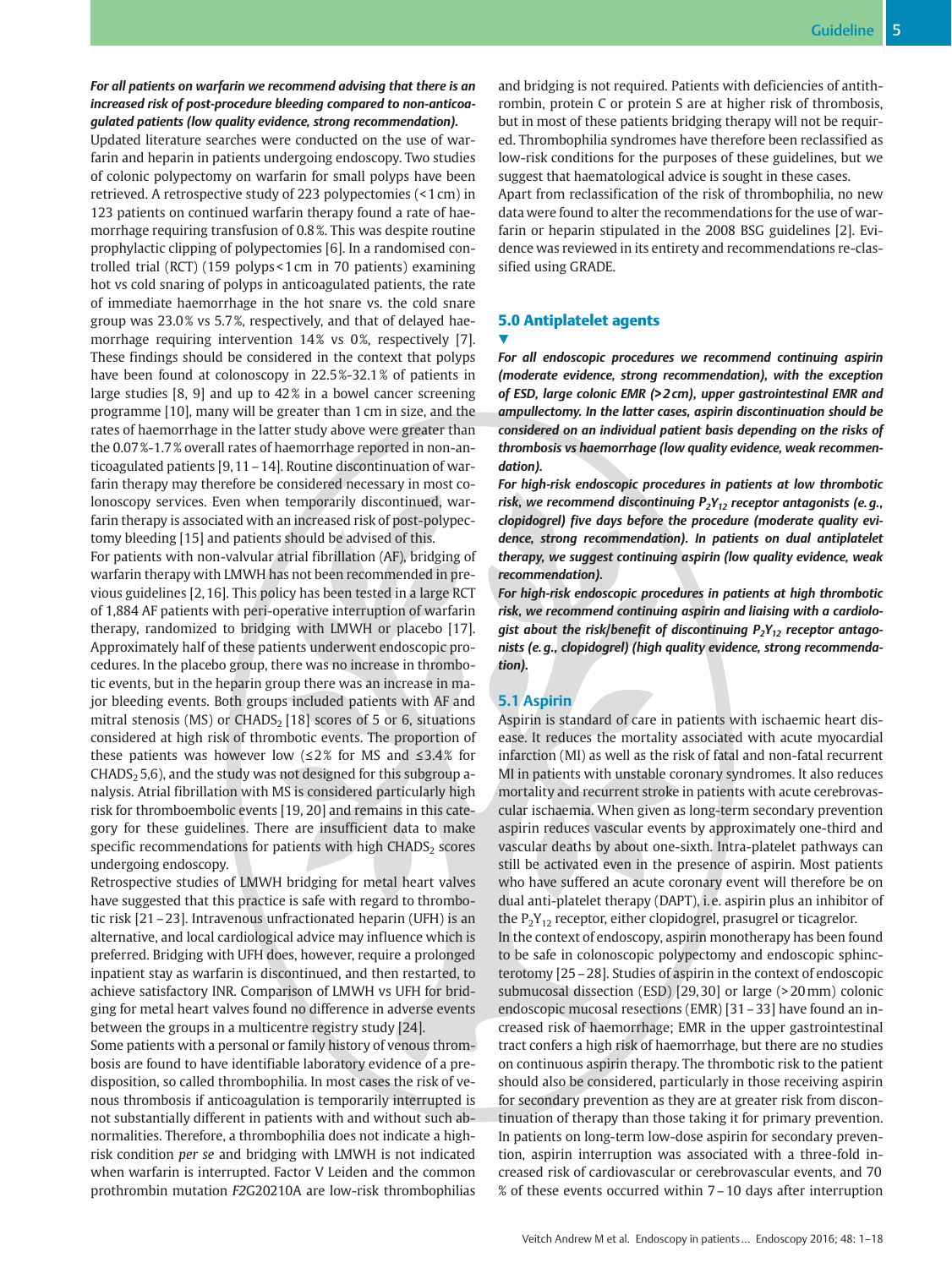[34, 35]. In an RCT of 220 patients on low-dose aspirin for secondary prevention undergoing non-cardiac surgery, patients were randomized to continuation or temporary replacement of aspirin by placebo  $(-7 \text{ to } +3 \text{ days after surgery})$  [36]. Major cardiac events occurred within 30 days in 1.8 % of the aspirin group compared to 9% in the placebo group ( $P=0.02$ ). No difference in bleeding complications was seen between the two groups.

Haemorrhage secondary to high-risk endoscopic procedures can often be controlled by further endoscopic therapeutic measures, and is rarely fatal. A thrombotic stroke may result in lifelong disability, and a major cardiac event may result in death. The risks of thrombosis vs haemorrhage need to be assessed on an individual patient basis, and caution should be exercised if discontinuing aspirin when prescribed for secondary prevention of ischaemic or thrombotic events.

# 5.2 Clopidogrel

The interlinked processes of platelet deposition, adherence, and aggregation are central to the initiation of the process of thrombus formation in the arterial system. The trigger is arterial wall injury, either spontaneous with an acute plaque event (rupture or erosion) as in acute coronary syndromes (ACS) (non ST-segment Elevation Myocardial Infarction: N-STEMI, or ST-segment Elevation Myocardial Infarction: STEMI), or when angioplasty and stenting are used to treat coronary narrowings. Uncontrolled activation of platelets when stent struts are still exposed can lead to occlusive thrombus and heart attack.

Clopidogrel is an inhibitor of adenosine diphosphate (ADP)-induced platelet aggregation [37]. Clopidogrel plus aspirin is more effective than aspirin alone at attenuating clinical events in acute, platelet-initiated, presentations [38]. Dual anti-platelet therapy has a specific and critical role in preventing occlusion of coronary artery stents. Angioplasty and stenting is the standard of care for specific sub-groups of patients with stable angina, and is the default strategy in the vast majority of patients with ACS. Like that of aspirin, the antiplatelet action of clopidogrel is irreversible and platelet function has been demonstrated to return to normal 5–7 days after withdrawal of clopidogrel, based on the regenerative production of clopidogrel-naive platelets [39].

# 5.3 Newer antiplatelet agents 5.3.1 Prasugrel and ticagrelor

Newer, more potent and more rapidly acting agents than clopidogrel have become the standard of care in patients with ACS. The two new agents now available are prasugrel and ticagrelor. Prasugrel is a thienopyridine, like clopidogrel, whereas ticagrelor is a different class of agent and reversible. Prasugrel tends to be used in selected STEMI patients, ticagrelor in both STEMI and N-STEMI ACS patients as recommended by NICE in the UK [40]. Both are recommended to be continued for 12 months after discharge, in combination with aspirin. Aspirin is continued for life thereafter.

#### 5.3.2 Vorapaxar

Vorapaxar is the first of a new class of antiplatelet agent; it is a protease-activated receptor (PAR-1) antagonist that inhibits thrombin. It is indicated for preventing cardiovascular events in patients with a history of MI or peripheral arterial disease, and it is administered in addition to aspirin or DAPT [41–43]. It is contraindicated in patients with a previous history of stroke, transient ischaemic attack (TIA) or intracranial haemorrhage due to an increased risk of intracranial haemorrhage. Vorapaxar was approved by the US Food and Drug Administration in 2014, and by the European Medicines Agency in 2015. There are no data on the peri-operative or peri-endoscopic use of this drug, and specific recommendations have not been made at this time. Peri-endoscopic management of patients on this drug should be in consultation with a cardiologist or other specialist in cardiovascular disease.

## 5.4 Ischaemic heart disease and coronary artery stents

Patients with ischaemic heart disease are generally treated with antiplatelet therapy rather than anticoagulant therapy. Coronary artery stenting has increasingly become the dominant therapy for treating patients with coronary artery disease. Most of the exponential increase in the use of these drugs has been due to treating patients for ACS. Patients who have undergone revascularisation therapy with coronary artery surgery will tend to be prescribed aspirin alone, while those treated with stents for stable angina are generally treated with aspirin and clopidogrel for 12 months and then aspirin indefinitely. If they have had an episode of unstable angina with a troponin release they will be treated with the more rapidly acting and more potent, newer, agents, either prasugrel or ticagrelor. Therefore, unless a patient has presented with stable angina and has been treated with a bare metal stent (a minority of patients), they are likely according to current guidance to be treated for 12 months with either clopidogrel or one of the more potent  $P_2Y_{12}$  inhibitors as part of their DAPT regimen.

To prevent stent thrombosis DAPT is prescribed for 12 months after drug-eluting stent (DES) deployment while bare metal stents, which are used in < 10 % of cases, require a minimum of 1 month DAPT. Following DAPT, lifetime aspirin should be prescribed for both types of stent.

Dual anti-platelet therapy i.e aspirin plus either clopidogrel, prasugrel or ticagrelor also increases the risk of bleeding [44–46], either spontaneously or when a non-cardiac interventional procedure is required: clopidogrel > aspirin alone, ticagrelor plus aspirin > clopidogrel plus aspirin and prasugrel plus aspirin > any of the other combinations although direct head to head studies comparing prasugrel with ticagrelor have not been reported.

# 5.5 Clinical consequences of DAPT

If patients develop dyspepsia on low-dose aspirin, or in any patient at risk from gastro-intestinal bleeding, co-prescription of a proton pump inhibitor (PPI) should be considered initially. Failing that, and after discussion with a cardiologist, the patient taking aspirin alone could be given clopidogrel instead.

Should the patient spontaneously bleed or require a non-cardiac operative procedure within the recommended time period of DAPT administration, it may seem obvious to stop the DAPT but the clinical risks associated with stopping antiplatelet therapy are high. In one study which examined factors associated with stent thrombosis, discontinuation of therapy was associated with a hazard ratio (HR) of 161 for death and MI [47]. Development of stent thrombosis carries an approximate risk of 40 % for MI and death. The risk of stent thrombosis increases after 5 days without antiplatelet therapy; if clopidogrel needs to be temporarily stopped in the context of an acute gastro-intestinal haemorrhage then discontinuation of therapy should be limited to this interval.

Issues related to the need to consider discontinuation of DAPT for non-cardiac surgical procedures are complex and dependent on a number of potentially confounding factors [48]. For patients with known high risk of needing a future non-cardiac surgical proce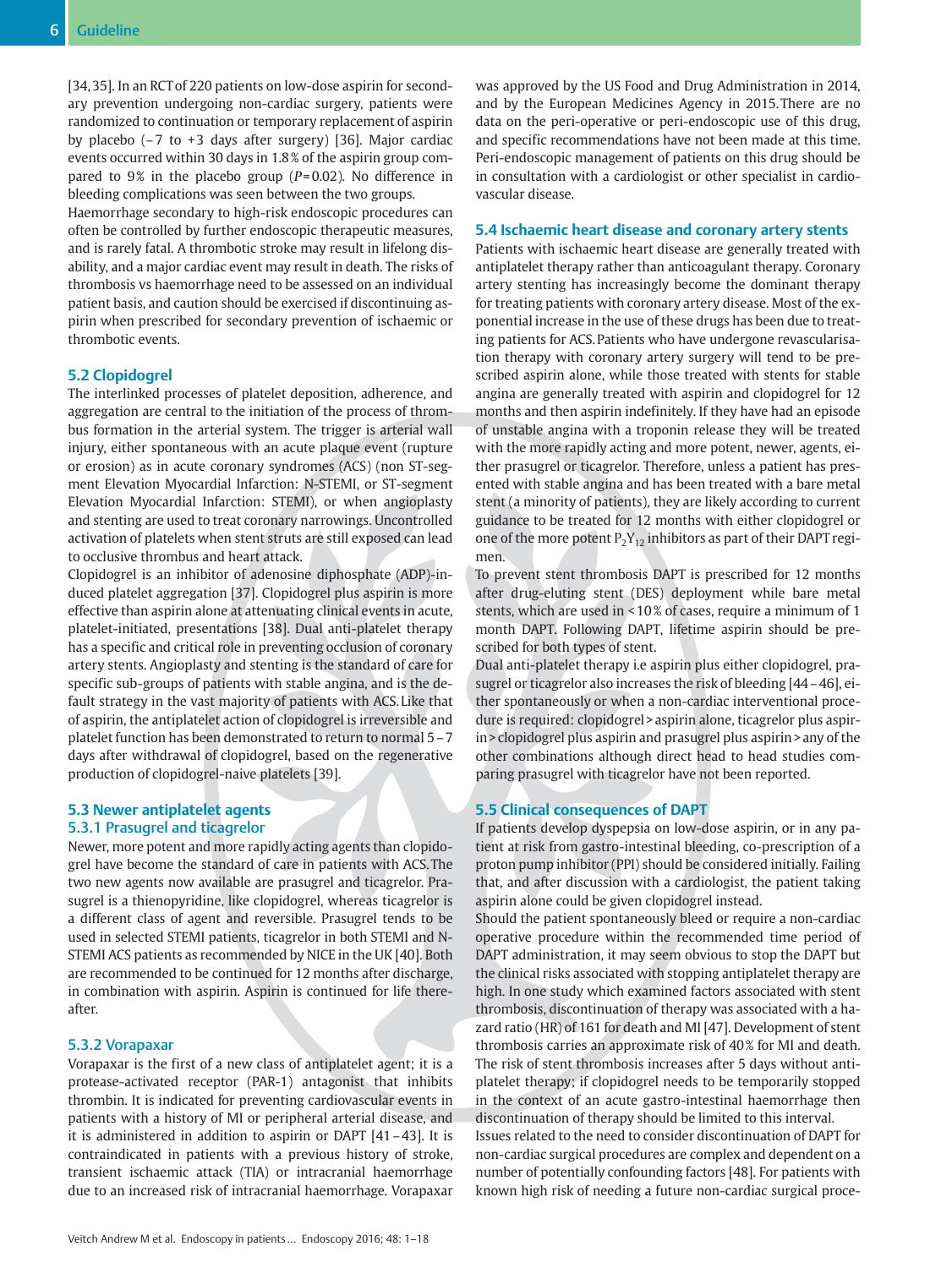dure (eg, planned future surgery for cancer) bare metal stenting will be undertaken because DAPT will only be required for 1 month. However this is valid for patients stented for stable conditions only since ACS patients currently still need 12 months DAPT. The variables around stent type and clinical indication, timing of need for non-cardiac operation and or bleeding make conversations with the interventional cardiologist imperative.

# 5.6 Developments in antiplatelet therapy

These include:

- 1. The introduction of the newer, more potent,  $P_2Y_{12}$  inhibitors described above (prasugrel & ticagrelor);
- 2. The reversibility of one of these (ticagrelor) such that discontinuation may allow for an earlier procedure than for clopidogrel and prasugrel that have irreversible effects. Although platelet inhibition starts to reverse within 48 hours it is still recommended that if clinically feasible 5 days should be allowed to lapse;
- 3. Newer DES (generation 3 DES) may need DAPT absolutely for only 3–6 months [49]. There are a number of on-going trials comparing short duration (3 months) vs standard duration (12 months) of DAPT administration [50];
- 4. If the patient has received DES for ACS then the recommendations are still that the DAPT (aspirin plus either prasugrel or ticagrelor) be maintained for 12 months, irrespective of DES type;
- 5. If, after discussion with a cardiologist, DAPT needs to be modified for a non-cardiac procedure during the 12 months following coronary stent insertion, then only the  $P_2Y_{12}$  inhibitor should be discontinued (for 5 days prior to the procedure) – the aspirin should be continued;
- 6. The situation is further complicated by recent data (DAPT trial) [51] which suggests that certain patients may benefit from an extension of their DAPT till at least 30 months. This study reported fewer ischaemic events in patients receiving DAPT up till 30 months than those discontinuing at 12 months, but at the cost of a higher risk of (non-fatal) bleeding;
- 7. The PARIS registry [52] studied a real-world population of 5,000 patients, and provided insight into the outcomes from physician-recommended discontinuation of DAPT, or brief interruption (for surgery), disruption (patient non-compliance), or because of bleeding. Compared with patients on continued DAPT, the adjusted HR for major adverse cardiovascular events due to interruption and disruption was 1.41 (95 % confidence interval [CI]  $0.94 - 2.12$ ;  $P = 0.10$  and  $1.50$  (95% CI  $1.14 - 1.97$ ;  $P = 0.004$ ), respectively. Within 7 days, 8 – 30 days, and more than 30 days after disruption, adjusted HRs were 7.04 (95 % CI 3.31–14.95), 2.17 (95 % CI 0.97–4.88), and 1.3 (95 % CI 0.97– 1.76), respectively. These data suggest that the risk of discontinuation is highest soon after stent deployment and attenuate the longer time elapsed;
- 8. Considering the risk associated with very early discontinuation of DAPT, patients with an early gastrointestinal haemorrhage (within the first 3 months) should be considered for endoscopic haemostasis without discontinuing DAPT.

# 6.0 Direct oral anticoagulants  $\blacktriangledown$

For low-risk endoscopic procedures we suggest omitting the morning dose of DOACs on the day of the procedure (very low quality evidence, weak recommendation).

For high-risk endoscopic procedures in patients on DOACs, we recommend that the last dose of DOACs be taken at least 48 hours before the procedure. For patients on dabigatran with a CrCl (or eGFR) of 30–50mL/min we recommend that the last dose be taken 72 hours prior to the procedure (very low quality evidence, strong recommendation). In any patient with rapidly deteriorating renal function a haematologist should be consulted (low quality evidence, strong recommendation).

# 6.1 Summary

Orally active drugs that directly inhibit thrombin (dabigatran etexilate) [53, 54] and factor Xa (rivaroxaban [55, 56], apixaban [57, 58] and edoxaban [59]) are now licensed for prevention of stroke and systemic embolus in patients with non-rheumatic AF and for prevention and treatment of deep vein thrombosis and pulmonary embolus. These drugs should not be used as anticoagulants in patients with metal heart valve prostheses. These drugs are referred to as NOACs (Non-vitamin K antagonist Oral Anti Coagulants) or DOACs (Direct Oral Anti Coagulants).

For some patients DOACs offer benefits over oral vitamin K antagonists (VKA) such as warfarin. The drugs are prescribed at fixed dose without the need for monitoring or dose adjustment and the rapid onset of anticoagulation and short half-life of DOACs make initiation and interruption of anticoagulation considerably easier than with VKAs.

Specific antidotes are not yet available for clinical use, but are in development [60–62] and will likely be licensed for use in the next one to two years.

As with all anticoagulants produced so far there is a correlation between intensity of anticoagulation and bleeding. Consequently, the need to consider the balance of benefit and risk with a DOAC is no less important than with warfarin. When a patient taking warfarin with a known INR undergoes endoscopic biopsy the intensity of anticoagulation is quantifiable. The pharmacokinetic profile, and hence pharmacodynamic effect, of DOACs varies such that some individuals will have higher peak levels 2 to 6 hours after oral administration [63]. Consequently, at the time of an endoscopic biopsy the anticoagulant effect due to a DOAC is not accurately predictable. In a patient taking a DOAC the intensity of anticoagulation may be relatively high compared to the average intensity and hence until further safety data in this specific situation are available we suggest omitting the morning dose of a DOAC on the day of a low-risk procedure so that biopsies can be sampled at a trough level. In patients undergoing a highrisk procedure with a low thrombotic risk we recommend that the last dose of a DOAC is taken 2 days before the procedure, i. e. no dose in the 48 hours before the procedure. This will ensure a minimal residual anticoagulant effect in the majority of patients. All DOACs are excreted to some extent by the kidneys but dabigatran pharmacokinetics are most influenced by renal function. Therefore, dabigatran may have to be stopped for more than 48 hours before a procedure when renal function is known to be significantly reduced [64]. For patients on dabigatran with creatinine clearance (CrCl) of 30–50mL/min we recommend that the drug is stopped at least 72 hours before the procedure. Dabigatran therapy is contraindicated in patients with CrCl < 30mL/ min. Estimated glomerular filtration rate (eGFR) is a suitable alternative measurement of renal function and the same numerical values apply for the purposes of these guidelines. If a patient on any DOAC is clinically deteriorating, his/her renal function should be checked before the procedure, and if there is possible drug accumulation a quantitative measurement of DOAC intensity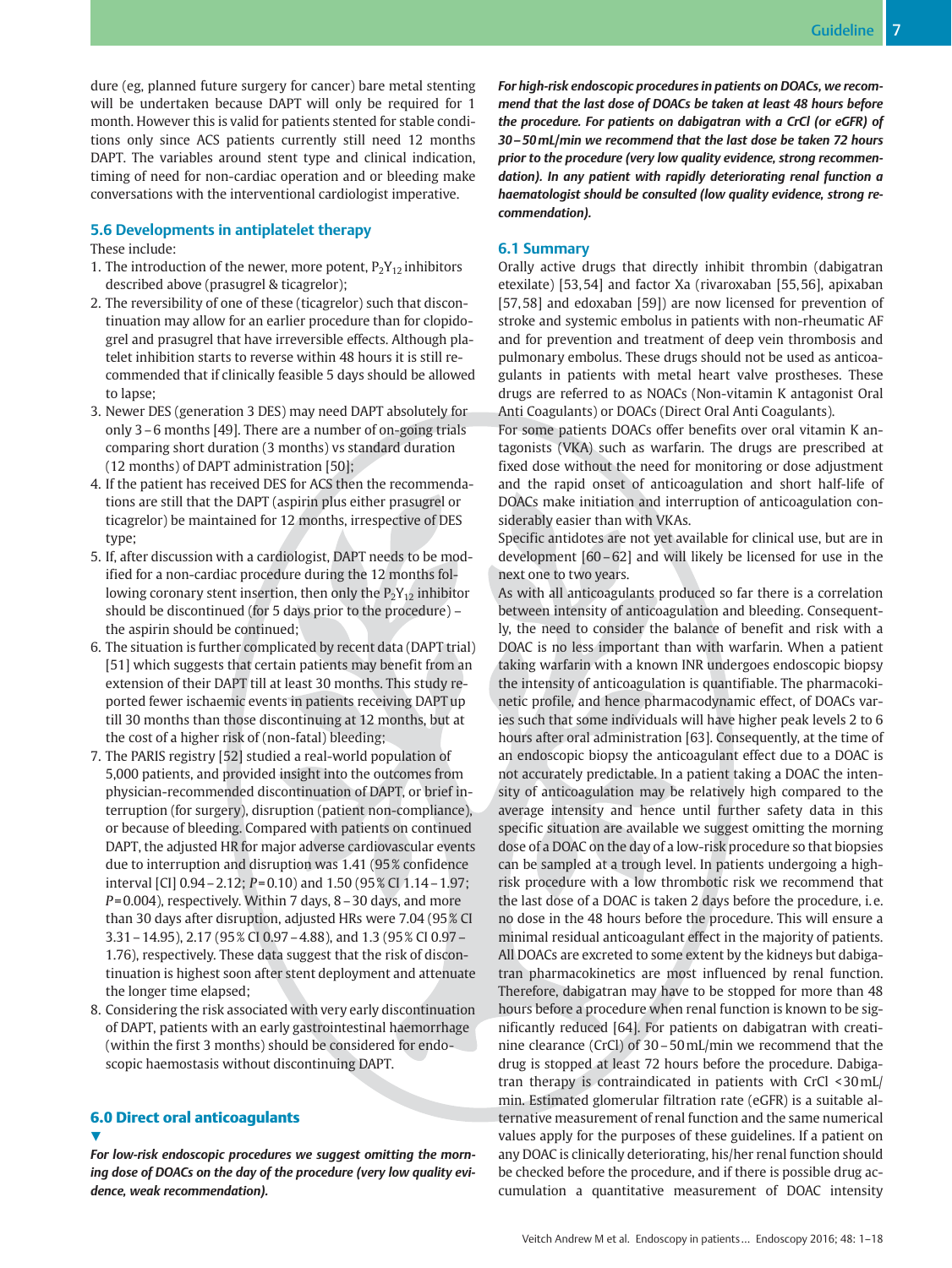should be performed, e. g. by calibrated anti-Xa assay for Xa inhibitors or Hemoclot assay for dabigatran. In patients undergoing high-risk procedures with a high thrombotic risk then advice from a haematologist is recommended. The highest thrombotic risk patients are those with mechanical heart valve prostheses but DOACs are not indicated in such patients, so patients taking DOACs will not require bridging therapy.

It is of the utmost importance that clinicians are aware that unlike reintroduction of warfarin, which results in delayed anticoagulation for several days, a therapeutic intensity of anticoagulation is restored within 3 hours of taking a therapeutic dose of a DOAC. Because of the high risk of bleeding associated with therapeutic intensity anticoagulation after an invasive procedure, we suggest a delay in reintroducing a DOAC after a high-risk procedure. This delay will depend on the risk of hemorrhage specific to the procedure and will usually be 24–48 hours. For procedures with a significant risk of delayed haemorrhage such as EMR or ESD, a longer period of discontinuation may be considered in the context that DOAC patients are in a relatively low thrombotic risk category.

## 6.2 Drug characteristics

Compared with VKAs, DOACs are associated with a lower overall risk of major haemorrhage and particularly a significant reduction in the risk of intracranial bleeding, of the order of about a 50 % risk reduction. The incidence of gastrointestinal bleeding was, however, increased with dabigatran and rivaroxaban compared to warfarin in large RCTs [53, 56], although this was confined to the elderly (> 75 years old) in a real-world study [65]. Additional advantages of DOACs are:

- ▶ a predictable dose response;
- ▶ the absence of need for routine monitoring;
- ▶ a reduced need for dose adjustment;
- the absence of food interactions;
- ▶ limited drug interactions.

## 6.3 Dabigatran

In the RE-LY study of patients with AF there was an increase in the rate of lower gastrointestinal bleeding in the higher dabigatran dose (150mg bd) group [53]. This may be due to the low bioavailability (6.5 %) and consequent high concentrations of dabigatran in the faeces causing a local anticoagulant effect at the level of the bowel wall [66]. Dyspepsia was more common with dabigatran (11.3 % and 11.8 % in the 150mg and 110mg dabigatran groups) compared with warfarin (5.8 %). The combination of higher rates of lower gastrointestinal bleeding and drug discontinuation due to dyspepsia may be a reason to choose a different anticoagulant for patients with a history of gastrointestinal disorders.

Dabigatran reaches a peak plama concentration 3 hours after ingestion. After multiple doses a terminal half-life of about 12–14 hours is observed. The half-life is independent of dose, but prolonged if renal function is impaired. With CrCl of 80mL/min the half life of dabigatran is 13 hours and it increases to 27 hours if the CrCl is below 30mL/min. The recommended dose is 150mg bd with a dose reduction to 110mg bd over the age of 80 years and in patients with a CrCl < 50mL/min. It should not be prescribed in patients with a CrCl≤30mL/min. Patients with liver enzymes more than twice the upper limit of normal were excluded from the RE-LY study. Nevertheless, there is no liver toxicity associated with dabigatran and so the drug might be used as long as there is no coagulopathy associated with liver disease. Aspirin or clopidogrel should be used with caution or avoided, and non-steroidal anti-inflammatory drugs should be avoided as their concomitant use was associated with an increased bleeding risk in the RE-LY study.

#### 6.4 Rivaroxaban

Rivaroxaban is a direct competitive inhibitor of factor Xa and limits thrombin generation in a dose dependent manner. Absorption of this drug is rapid and it presents a half-life of 7 to 11 hours. Two thirds of rivaroxaban are metabolised in the liver but it can be used in patients with liver disease if there is no coagulopathy. Only about one third of active rivaroxaban is cleared by the kidneys and there is no accumulation of drug when the CrCl is above 15mL/min. However, a dose reduction from 20mg once daily to 15mg once daily has been recommended for patients with a CrCl between 15 and 30mL/min. Rivaroxaban is not recommended when the CrCl is ≤15mL/min. As with dabigatran, lower gastrointestinal bleeding occurred more frequently in the elderly with rivaroxaban than with warfarin.

# 6.5 Apixaban and Edoxaban

Apixaban and edoxaban are Xa inhibitors that were approved subsequently to rivaroxaban for prevention of stroke in patients with non valvular AF and for treatment and prevention of venous thrombosis [67]. Less than 50 % of these drugs are cleared by the kidneys and similar recommendations to those made for rivaroxaban apply to interruption and recommencement of these drugs.

# 6.6 Measurement of anticoagulant effect of DOACs

Measurement of the anticoagulant effect of DOACs may be required when a patient is bleeding or scheduled for a high-risk intervention. Laboratories should ideally be aware of the sensitivity of their own prothrombin time (PT) and activated partial thromboplastin (APTT) assays to each drug. The result of a qualitative test such as the PT or APTT can indicate whether anticoagulation is supratherapeutic, therapeutic or subtherapeutic but cannot be used to determine the plasma concentration of the drug. The test results are dependent on when the last dose of drug was taken and therefore require interpretation with reference to the dose, anticipated half-life and factors that influence pharmacokinetics. The Hemoclot® thrombin inhibitor assay is a sensitive dabigatran-calibrated thrombin clotting time which can be used to determine the drug concentration [68]. Anti-factor Xa assays are sensitive to factor Xa inhibitors [69–71]. By using specific DOAC calibrators and controls, the anti-factor Xa chromogenic method is suitable for measuring a wide range of plasma concentrations of Xa inhibitors, which covers the expected plasma levels after therapeutic doses.

#### 6.7 Bridging therapy

Compared to warfarin, requirement for bridging with heparin when interrupting DOACs are different due to the fast on and off effects of DOACs. In the Dresden DOAC registry heparin bridging for patients on rivaroxaban did not reduce cardiovascular events and led to a significantly higher rate of major bleeding compared to no bridging  $(2.7\% \text{ vs } 0.5\%, P=0.01)$  [73]. In addition, a substudy of the RE-LY trial found that bridging of dabigatran with LMWH resulted in higher rates of major bleeding (6.5% vs 1.8%, P< 0.001) with no reduction in thromboembolism compared to no bridging [73].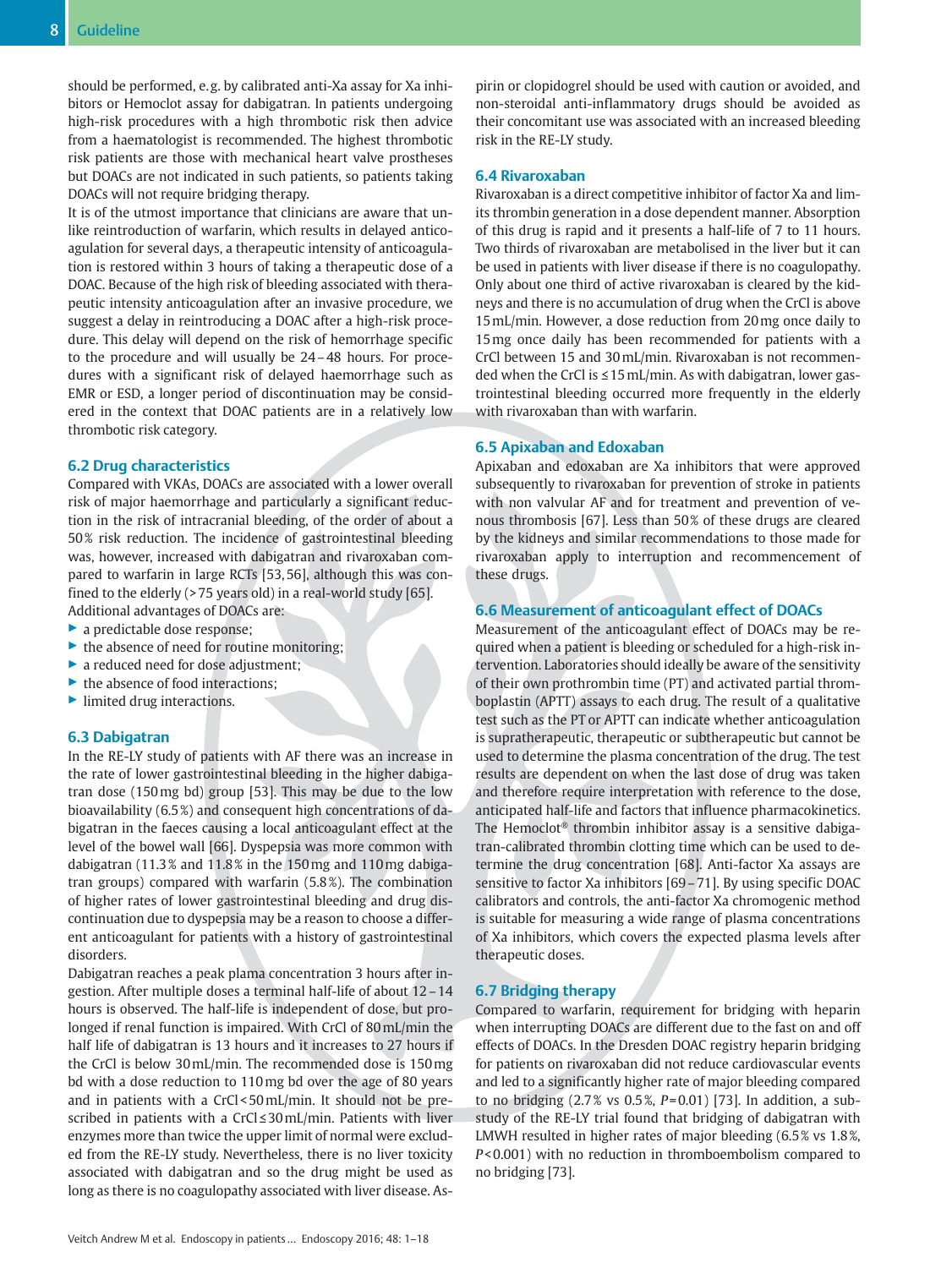## 6.8 Triple antithrombotic therapy

Patients on dual antiplatelet therapy for coronary artery stents may develop AF requiring anticoagulation with warfarin or DOACs. Conversely, patients anticoagulated for chronic AF may develop ACS requiring DAPT. Consensus guidelines have been produced for the management of these situations [74], but patients on triple antithrombotic therapy have a high risk of haemorrhage and caution is advised [75, 76]. There are no data on endoscopy in these patients and advice should be sought from a cardiologist, or other relevant specialist such as a stroke physician, if endoscopy is essential.

# 6.9 Management of bleeding patients treated with **DOACs**

Management depends on the severity of bleeding. When bleeding is not severe, temporary drug withdrawal may be the only requirement due to the short half-lives of these drugs. For more severe bleeding general treatment measures may be required and consideration should be given to general resuscitation interventions, including endoscopic haemostasis, fluid replacement, correction of anaemia by transfusion of red cells and correction of additional coagulopathy (e. g. dilutional coagulopathy) with platelet transfusion and appropriate blood products. The time of last intake of DOAC should be determined and the half-life can be estimated from measurement of serum creatinine and calculation of the CrCl. The anticoagulant activity of the DOAC should be determined by the most appropriate laboratory assay.

Protamine sulphate and vitamin K have no effect on the anticoagulant effects of DOACs. The effect of antifibrinolytics on bleeding due to DOACs is not known but use of tranexamic acid would be reasonable in some patients. Similarly, the general haemostatic effect of desmopressin (DDAVP) independent of thrombin or factor Xa might be beneficial although this is unknown. Fresh frozen plasma does not reverse the anticoagulant effect of DOACs to any appreciable degree and no clinical benefit has been demonstrated. The effects of prothrombin complex concentrate (PCC) and recombinant factor VIIa (rVIIa) have not been studied in clinical trials in human patients with bleeding. The effect of rivaroxaban on coagulation tests from volunteers is reversed by PCC (50 IU/kg of 4-factor concentrate) but the effect of dabigatran is not [77]. These results do not indicate one way or the other if PCCs would reduce clinical bleeding. For patients with life-threatening bleeding, administration of 40 to 50 IU/kg of PCC has been suggested but there is no clinical evidence as yet that this will reduce clinical bleeding [78, 89].

## 7.0 Endoscopic procedures: risk of haemorrhage V,

There is an intrinsic risk of haemorrhage associated with endoscopic procedures. Minor haemorrhage is not uncommon during therapeutic endoscopic procedures, but we have considered it to be clinically significant when haemoglobin value falls by more than 20 g/L, necessitates blood transfusion or causes an unplanned hospital admission. Haemorrhage may be immediately apparent at the time of endoscopy, or delayed up to two weeks following the procedure. The latter situation may present a higher risk for patients who are on antiplatelet therapy or anticoagulants following the procedure. It is important that, not only are patients advised of the risks of haemorrhage following endoscopic procedures, but that they are given written advice on how to seek appropriate medical help should this occur following discharge from hospital. Unless otherwise stated, the following sections review the risks of haemorrhage in patients who are not on antithrombotic therapy, and these data are subsequently used to stratify the risk of procedures ( $\bullet$  Table 1).

#### 7.1 Diagnostic endoscopy and mucosal biopsy

Diagnostic endoscopies, including mucosal biopsy sampling, harbor a minimal risk of haemorrhage, and no severe haemorrhage has been reported in studies involving thousands of patients in total [9, 80–83]. Furthermore no increased risk of haemorrhage from biopsy has been found in studies of patients on aspirin, clopidogrel or warfarin [84, 85]. In these studies only small numbers of biopsies were taken, and the safety of taking large numbers of biopsies in patients on warfarin, such as in Barrett's oesophagus surveillance, has not been studied. There have been no published reports of excess bleeding in this context, however. There are no data about biopsies in patients taking the newer antiplatelet agents or DOACs. Due to uncertainty regarding the level of anticoagulation on DOACs at the time of endoscopy and the absence of reliable test of anticoagulation on these drugs, we suggest omitting the dose of DOAC on the morning of the procedure to allow an adequate safety margin. This applies to both once daily and twice daily regimens.

### 7.2 Post polypectomy bleeding

Published haemorrhage rates for polypectomy, endoscopic mucosal resection (EMR) or endoscopic submucosal dissection (ESD) are confounded by heterogeneity of definitions of intraprocedural bleeding (IPB) and post-polypectomy bleeding (PPB) between studies. Previous studies of colonoscopic polypectomy have identified a risk of PPB of 0.07 - 1.7 % [9, 11 - 14]. In a BSG audit of 20,085 colonoscopies in the UK, 52 (0.26 %) haemorrhages were reported [8]. Thirty nine of these were self-limited, three (0.01 %) required transfusion, and one required surgery. Data from the English National Bowel Cancer Screening Programme on 112,024 participants, of whom 69,028 underwent polypectomy, found an overall PPB rate of 1.14 % [86]. Polypectomy increased the risk of bleeding by a factor of 11.14 compared with no polypectomy. In large series ( > 1000 polypectomies) [86– 92], delayed PPB varied from 0.6 to 2.2 % and the mean time to onset of bleeding was 4.0 ± 2.9 days [93]. It is important to differentiate between minor haemorrhage associated with polypectomy which is controlled at the time of the procedure and more significant haemorrhage which requires an unplanned admission to hospital, possibly with repeat endoscopy and/or transfusion. The incidence of severe bleeding requiring transfusion in the English Bowel Cancer Screening Programme was 0.08 % [86].

Polyp size is the most consistent risk factor for colonic PPB, and it has been calculated that every 1-mm increase in polyp diameter increases the risk of PPB by 9% [93]. Use of pure cutting current was found to be an independent predictive factor of immediate PPB compared with blended or coagulation current in a large cohort of 5,152 patients undergoing more than 9,000 polypectomies (OR, 6.95; 95 % CI, 4.42 to 10.94) [94]. In a prospective cohort study, the use of a non microprocessor-controlled current was an independent predictive factor of delayed bleeding when performing a wide field EMR [32]. Two recent meta-analyses have examined data on RCTs for PPB prophylaxis [95, 96]. In the first, the seven studies included a majority of pedunculated large polyps (range, 14 to 26mm) and the primary outcome focused on the overall risk of PPB [95]. The authors found that any of the prophylactic measures helped prevent PPB (RR, 0.32; 95 % CI, 0.20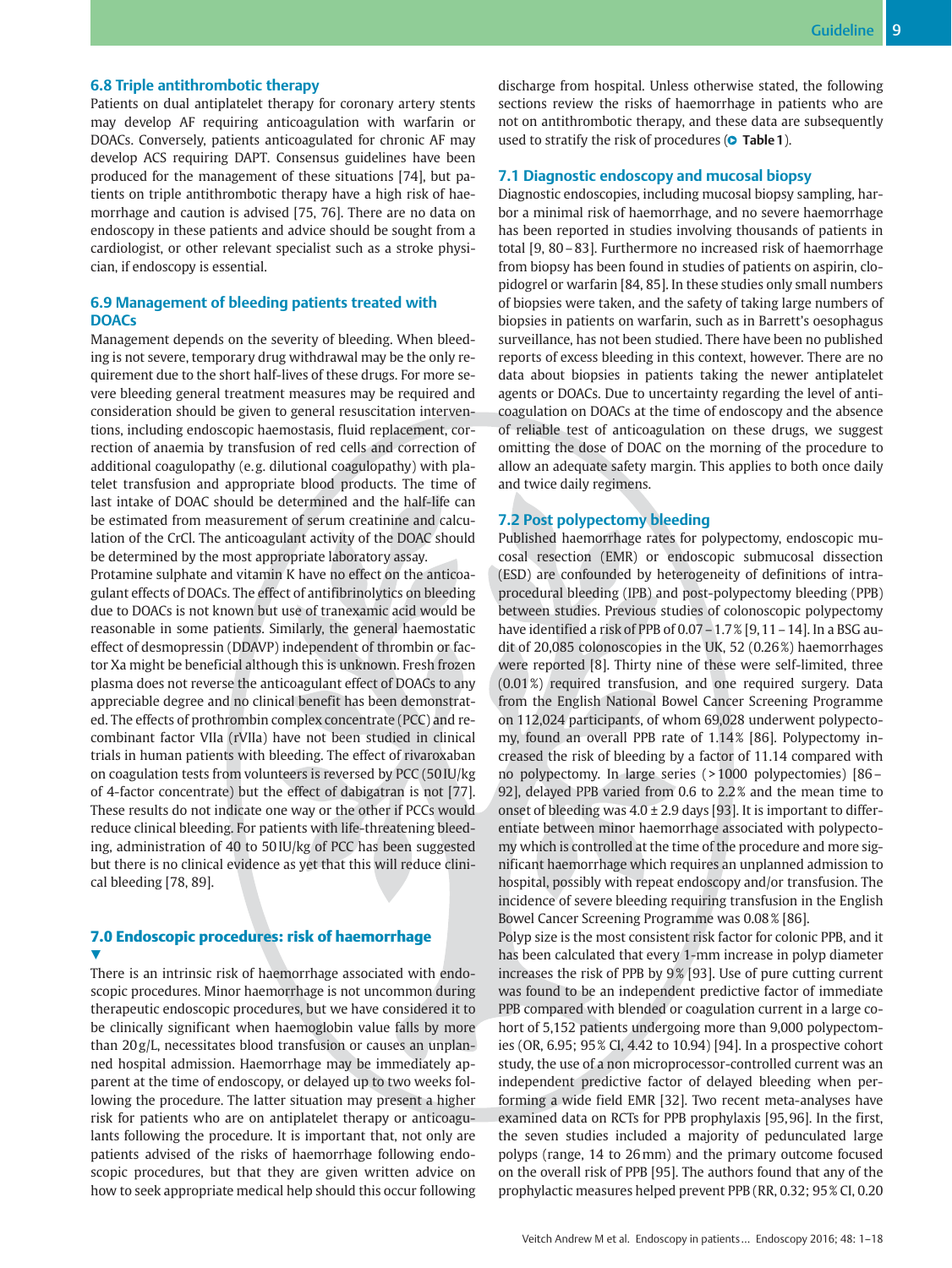to 0.52), and mechanical techniques (detachable loop or endoclip) were superior to submucosal injection of diluted adrenaline (RR, 0.28; 95 % CI, 0.14 to 0.57). Submucosal injection of adrenaline was, however, found to reduce the risk of overall PPB when compared to no treatment or saline injection alone (RR, 0.37; 95 % CI, 0.20 to 0.66). The second meta-analysis evaluated the impact of endoscopic prophylactic methods on early PPB (within the first 24 hours) [96]. Diluted adrenaline injection reduced significantly the risk of early PPB (OR, 0.37; 95 % CI, 0.22 to 0.64) as well as any other single prophylactic modality. No significant difference was observed between endoclip and detachable snare in a recent multicentre RCT to prevent delayed PPB in patients with pedunculated polyps with a large stalk ( $\geq 10$ mm) (5.1 % vs. 5.7 %, respectively) [97]. One RCT showed no significant difference in delayed PPB when using clips for pedunculated polyps, and the study was closed prematurely due to complications: one perforation  $(1.5\%)$  and 3 mucosal burns  $(4.5\%)$  [98]. This result could be explained by the incorrect placement of the clip in 10 /66 patients (15 %) with a short stalk, resulting in thermal injury due to the contact between the snare and the clip at the base of the pedicle. In all of these studies, patients on antiplatelet therapy or anticoagulation were excluded.

### 7.2.1 Endoscopic mucosal resection (EMR)

Several studies have examined the prophylactic effect of endoclips on delayed PPB for sessile colonic polyps [99–101]. One RCT of post-EMR defect closure by endoclips compared to no intervention failed to demonstrate any significant benefit [101]. The study was however under-powered for this outcome. Two other studies of prophylaxis of PPB included antiplatelet therapy and/or anticoagulation users  $(47\%$  and  $10\%$ , respectively) [99 – 101]. Pooled analysis showed a reduction of delayed PPB if the EMR defect was closed using endoclips (1.8% vs. 4.4%) with an OR of 0.40 (95% CI, 0.20 to 0.80), especially for large ( $\geq$  20 mm) polyps. Furthermore a recent cost-efficacy analysis concluded that prophylactic placement of endoscopic clips after polypectomy was a cost-effective strategy for patients receiving antiplatelet or anticoagulation therapy, but not otherwise [102]. For duodenal EMR, the use of endoclips to close the defect was recently found to significantly reduce the risk of delayed bleeding in a recent retrospective study (7 % vs. 32 %) [103]. A large multicentre RCT found no reduction in significant post-EMR bleeding using prophylactic soft coagulation with forceps on visible vessels compared to no endoscopic prophylaxis [31].

In large ( > 1,000 cases) series of EMR, the incidence of immediate and delayed bleeding ranged between 3.7–11.3 % and 0.6–6.2 %, respectively [32, 104, 105], which are higher rates than those reported after conventional polypectomy. For EMR of small lesions ( < 10mm), however, PPB rates were similar to those reported following conventional polypectomy [105]. In two thirds of the patients, delayed bleeding developed within 48 hours of colonic EMR [32]. In one study, oesophageal EMR presented a greater risk of intra-procedural bleeding compared with duodenal or colonic EMR [106]. Nevertheless the rate of delayed post-EMR bleeding in the oesophagus remains low (0.6 to 0.9 %), even in studies that include a high proportion of patients with a temporary cessation of antiplatelet therapy [106, 107]. Duodenal EMR had the highest risk of delayed bleeding. In two retrospective observational studies of duodenal EMR, delayed bleeding was reported in 14 /113 (12.3 %) [103] and 7 /111 patients (6.3 %) [106] despite the prophylactic use of endoclips in 82 % of cases in the latter.

# 7.2.2 Endoscopic submucosal dissection

Compared with EMR, ESD presents a higher procedure-related bleeding rates irrespective to the location of the lesion treated (OR, 2.20; 95 % CI, 1.58 to 3.07) [108]. This is mostly a problem in the stomach; the mean rate of post procedural bleeding across five recent large studies ( > 6,000 patients in total) of gastric ESD was 5.8 % (range 3.6–6.9 %) [30, 109–113]. Nevertheless, severe consequences were rare (1 death, 3 angiographic interventions, and no surgery). In the oesophagus, a recent meta-analysis of 15 studies provided a pooled estimate of post-ESD delayed bleeding of only 2.1 % (95 % CI, 1.2 % to 3.8 %) [114]. With respect to colonic ESD, a systematic review (total, 2,774 patients) found a bleeding rate of 2% (95% CI, 1 to 2%) [115]. No bleeding-related mortality was noted in oesophageal or colonic studies. A large multicentre prospective Japanese register confirmed this low rate of post colorectal ESD bleeding with only 18 /816 events (2.2 %) [116]. A higher bleeding rate was reported by a small prospective European study  $(6/45, 13\%)$  [117], though this included only rectal lesions, which present a higher risk of delayed bleeding [118, 119].

#### 7.2.3 Polypectomy on antithrombotic therapy

A meta-analysis studied the risk of PPB in patients on continued clopidogrel therapy (574 patients and 6,169 controls) [120]. Polyp size was less than 10mm in 88 % of the cases, and the proportion of patients on DAPT ranged from 54% to 87.8% [121 -123]. There was an overall increased risk of PPB (RR, 2.54; 95 % CI, 1.68 to 3.84) and of delayed PPB (RR, 4.66; 95 % CI, 2.37 to 9.17). Nevertheless, no patients required surgical or angiographic intervention and there were no fatalities. Another meta-analysis that included 5 studies demonstrated an increased risk of delayed but not immediate PPB on clopidogrel [120].

A prospective study including 823 patients focused on cold polypectomy (using forceps or snare method) with a mean polyp size of 4.7±1.3 mm [91]; 15 % of the patients were taking low dose aspirin or ticlopidine. The risk of immediate PPB was increased in patients on continued antiplatelet agents (APA) (6.2 % vs. 1.4 %; P < 0.001) but all bleeding episodes were successfully treated during the procedure, and no delayed PPB was observed. No data on PPB in patients taking prasugrel, ticagrelor, or DOACs were found. The impact of APA on colonic post-EMR bleeding was evaluated in two recent prospective observational studies and one RCT comparing endoscopic prophylactic coagulation of visible vessels compared to no prophylaxis for wide field EMR ( > 2 cm) [31–33]. Pooled analysis of the results in 1,807 patients showed that clinically significant post-EMR bleeding was associated with the use of aspirin; only 20 patients were on clopidogrel so that no conclusion can be drawn for clopidogrel. No data are available regarding the use of prasugrel, ticagrelor or DOACs in relation to colonic EMR.

There are no studies of the risk of bleeding on continuous anti platelet therapy for oesophageal or duodenal EMR. Two retrospective observational studies found no relation between previous APA use including clopidogrel (stopped 5 to 7 days before the procedure) and the occurrence of early or delayed bleeding [106, 107]. Caution is required if aspirin therapy is interrupted when prescribed for secondary prophylaxis due to the high risk of thrombotic events [34–36].

The association of thienopyridene or aspirin use with the risk of post-ESD bleeding has been examined in several studies of gastric ESD. These studies are, however, retrospective single-centre case studies with a variety of APA, and differences in regimens for discontinuing or continuing therapy. Bleeding end-points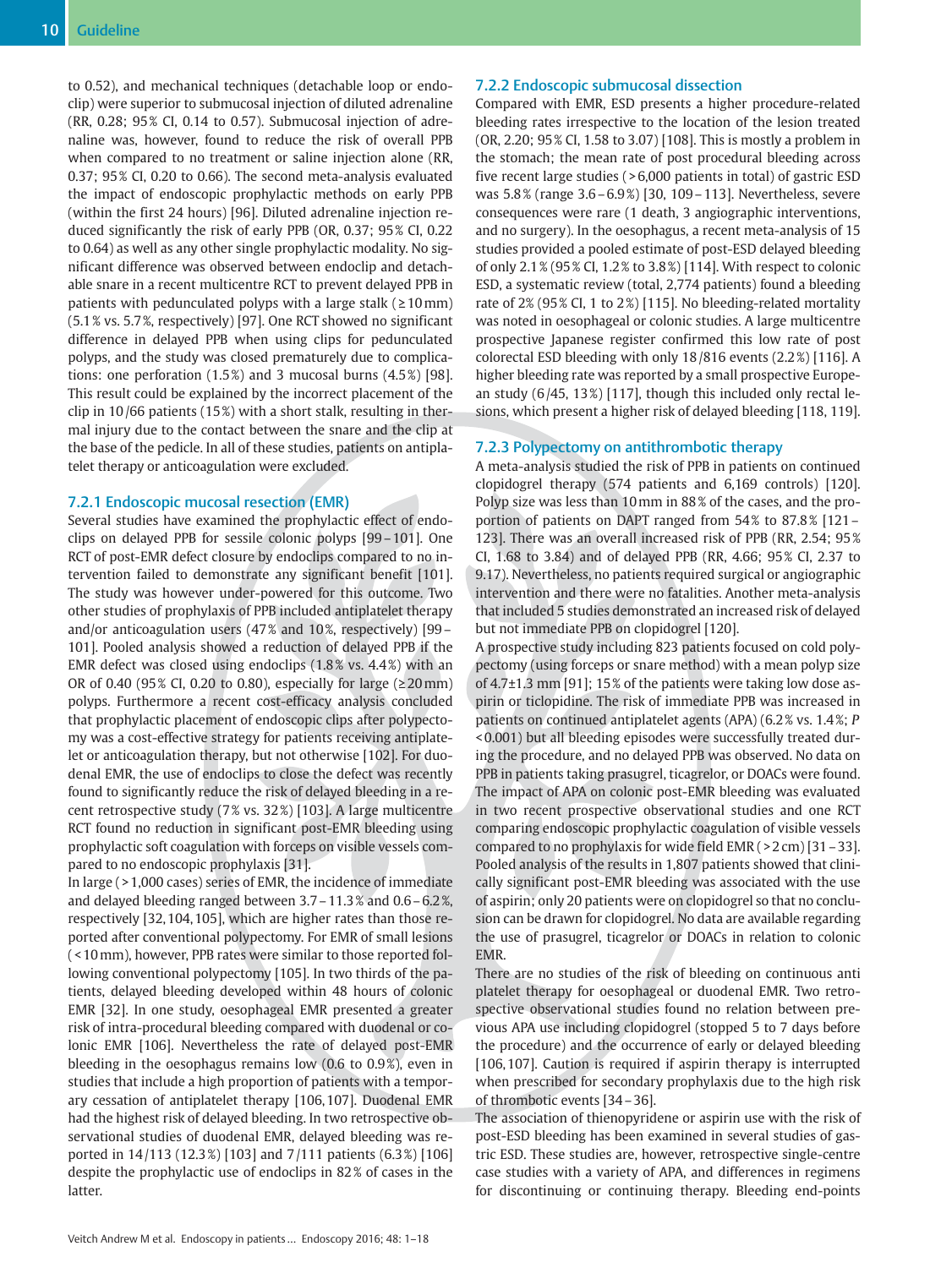also vary between studies. Aspirin was an independent risk factor for haemorrhage in one study [29], and in two others there was an increased risk of post-ESD haemorrhage despite temporary interruption of antiplatelet therapy [30, 109]. Recent dual therapy with aspirin and clopidogrel was an independent predictive factor for delayed bleeding (OR > 10 in two studies) [29, 124], but continued use of low dose aspirin alone [125], or after temporary discontinuation of thiopyridene, was not found to be an independent risk factor for post-ESD bleeding in other studies [110, 126, 127]. Insufficient data were available to interpret the role of clopidogrel alone on post-ESD bleeding, and the numbers of patients on aspirin monotherapy in the above studies was small. Two studies have reported no association between post-ESD bleeding and antithrombotic agents for colorectal ESD, but the drugs were discontinued one week before the procedure [118, 119]. No data on APA therapy and oesophageal ESD were found. No data are available regarding the use of prasugrel, ticagrelor or DOACs in relation to ESD.

# 7.3 Endoscopic Retrograde Cholangiopancreatography (ERCP)

Reviews of ERCP practice have found that clinically significant haemorrhage occurs in 0.1% to 2% of sphincterotomies [128, 129]. Risk factors for haemorrhage after biliary sphincterotomy included bleeding observed during the procedure, coagulopathy, initiation of anticoagulant therapy within 3 days after the procedure, active cholangitis, and low endoscopist case volume of endoscopic sphincterotomies. For endoscopic sphincterotomy, blended current, as opposed to pure-cutting current, is recommended as a meta-analysis of RCTs demonstrated that it reduces the incidence of post-sphincterotomy haemorrhage without significantly increasing the risk of post-ERCP pancreatitis [130, 131]. To decrease the risk of bleeding, endoscopic papillary balloon dilation (EPBD) has been proposed as an alternative to sphincterotomy for biliary stone extraction. A recent meta-analysis that included 12 RCTs (1,975 patients) concluded that, compared with endoscopic sphincterotomy, EPBD was associated with a lower incidence of haemorrhage, a lower rate of stone clearance, and a higher incidence of post-ERCP pancreatitis [132]. However another meta-analysis of RCTs demonstrated that prolonged (> 1minute) EPBD actually reduced the incidence of post-ERCP pancreatitis (compared to short EPBD) to a level similar to that observed with sphincterotomy [133]. As bleeding rates were lower with EPBD vs sphincterotomy, in a network meta-analysis, the probabilities of being the safest treatment for long EPBD/short EPBD/sphincterotomy regarding overall complications were 90.3 %/1.3 %/8.4 %, respectively [133]. Therefore, if EPBD is performed without sphincterotomy, balloon inflation should be maintained≥1 minute following waist disappearence. Usual contraindications to EPBD include biliary strictures, ampullary/pancreatic/biliary malignancies, prior biliary surgery except cholecystectomy, acute pancreatitis, precut sphincterotomy for biliary access and large common bile duct (CBD) stones

Finally, sphincterotomy is not required for most placements of biliary plastic stents or self-expanding metal stents (SEMS). A meta-analysis of three RCTs (338 patients) that compared patients with sphincterotomy before biliary stent placement compared to without endoscopic sphincterotomy found that sphincterotomy was associated with a higher incidence of post-ERCP haemorrhage (6.2 % vs. 0) but a lower incidence of post-ERCP pancreatitis (3.5% vs. 8.9%) [134]. The rate of stent migration was similar in both groups of patients. A large prospective nonrandomized study that compared patients with stent placement preceded or not by sphincterotomy (n = 130 vs. 1,112, respectively) found that stent insertion was successful in all patients, with similar incidences of post-ERCP pancreatitis and bleeding in both groups of patients [135].

### 7.3.1 ERCP on antithrombotic therapy

Five controlled studies of biliary sphincterotomy in patients receiving APA were found [129, 136–139]; only one of them reported a statistically significant difference in haemorrhage in APA users (9.6%) vs. non-users (3.9%). This study was retrospective and the difference was not significant in multivariate analysis. In addition to these studies, a retrospective study compared 40 patients with post-sphincterotomy bleeding vs. 86 matched controls who had no post-sphincterotomy bleeding; similar proportions of patients taking APA were found among both groups of patients (13% aspirin and 3% clopidogrel vs. 17% aspirin and 0% clopidogrel in cases vs. controls, respectively) [140].

Endoscopic sphincterotomy followed by large balloon dilation is increasingly undertaken for large biliary stone extraction; haemorrhage has been reported in 0% to 8.6% of patients [141]. A single series was identified that included 5 patients taking aspirin at the time of endoscopic sphincterotomy followed by large balloon dilation; none of them presented with significant bleeding [142]. There are no data on this technique in patients on thienopyridines, ticagrelor or DOAC.

There are no data on biliary mechanical lithotripsy in patients taking APA or anticoagulants. Similarly there are no data on cholangioscopy and electrohydraulic lithotripsy therapy on these drugs.

## 7.4 Ampullectomy

Endoscopic ampullectomy is an established technique for resection of ampullary adenomas, and this is generally followed by pancreatic duct stenting at ERCP to reduce the risk of post-procedure pancreatitis [143]. The risk of haemorrhage following ampullectomy ranges from 1 to 7 % in published series [144–147]. No study was found that reported on endoscopic ampullectomy in patients taking aspirin or other antithrombotic agents. Some authors have stated that aspirin can be continued in patients at high thrombotic risk [148] but this should be assessed on an individual patient basis, as bleeding is a common complication and may be severe.

# 7.5 Endoscopic ultrasound-guided fine-needle aspiration (EUS-FNA)

The incidence of bleeding following EUS-FNA has been analysed in a systematic review that included 10,941 patients (51 studies); globally the incidence of bleeding was 1.28 per thousand [149]. Incidences per site, per thousand, were, in increasing order: pancreas 1 (pancreatic mass, 0.7; pancreatic cyst, 3.3), mediastinum 1.5, perirectal lesion 5.2, liver 8.7, ascites 11.8. EUS-guided brushing of pancreatic cysts was associated with a relatively high incidence of bleeding in five prospective studies, including one fatality [150–154].

One prospective study assessed the risk of bleeding complicating EUS-FNA in patients taking aspirin/NSAIDs [155]. In this study, 241 lesions were sampled, including solid tumours, cysts and ascites with a mean of approximately 2.5 passes using a 19G or 22G needle. There was no significant difference in bleeding between those taking aspirin/NSAIDs (0 of 26 patients) compared with controls (7 of 190 patients). There are no studies identified that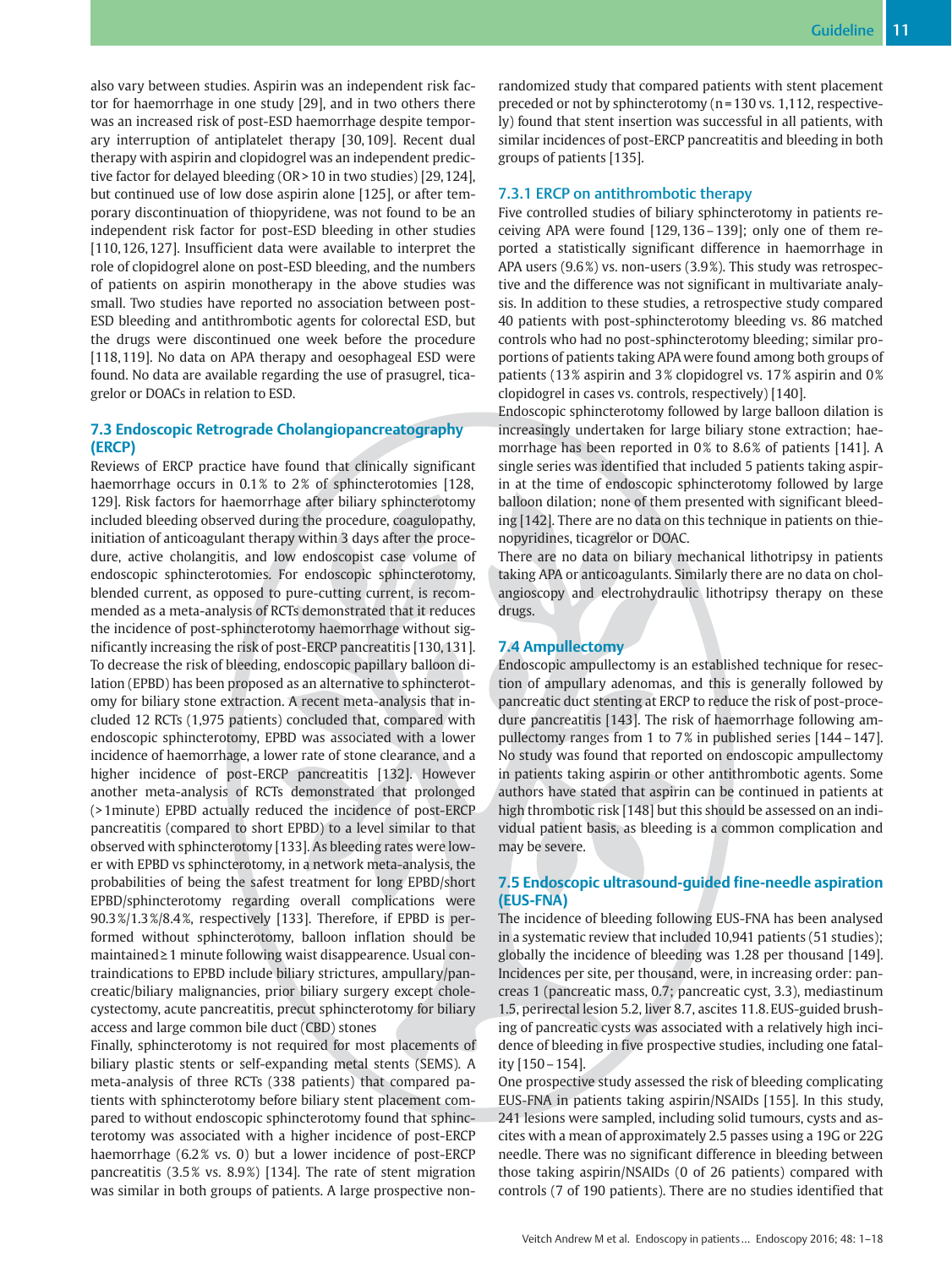assessed haemorrhage after EUS-FNA in patients taking thienopyridines, ticagrelor or DOAC.

# 7.6 Endoscopic dilatation and stenting 7.6.1 Dilatation

Large studies of bougie-dilatation of oesophageal strictures reported no significant haemorrhage [156, 157]. Controlled radial expansion balloons are more commonly used for this purpose now. A study of 472 esophageal dilations included a mixture of bougie and balloon dilatations, and no perforations or haemorrhage were reported [158]. A series of 98 balloon dilations of anastomotic strictures of the cervical esophagus reported no hemorrhagic complications [159]. A study of the complications arising from 504 balloon dilations in 237 patients with achalasia revealed 4 (1.7 %) asymptomatic hematomas, but no clinically significant hemorrhage [160]. There were, however, 7 (3 %) perforations. Seven case series have reported no haemorrhages following ileal or colonic dilation [161–166]. Two further case series did however report hemorrhage associated with dilation of ileal or colonic strictures in  $1/20$  (5%) [167] and  $1/38$  (2.6%) patients [168]. One study included dilation of malignant strictures and encountered no hemorrhagic complication in 94 cases (68 malignant and 26 anastomotic strictures) [169]. In a RCT of pneumatic dilatation vs. laparoscopic myotomy for achalasia there were no reported haemorrhages but 8/108 (9.5 %) patients experienced perforation during the treatment course [170]. None of the abovementioned studies was primarily designed to evaluate the risk of bleeding associated with dilation. There have been no studies evaluating the risk of endoscopic dilatation in the gastrointestinal tract in patients taking APA or anticoagulants.

## 7.6.2 Endoscopic stent insertion

Historical studies of complications associated with endoscopic stenting may be confounded by the variety of stents employed and the improvements in devices with time. There have been no studies on endoscopic stenting at any site in the gastrointestinal tract in patients taking APA or anticoagulants. A US national survey of oesophageal SEMS insertion reported a haemorrhagic complication rate of 0.5 % (2/434) [171]. A haemorrhage rate of 1 % was found in a retrospective study of 92 oesophageal stent placements [174]. In two studies of oesophageal stenting for palliation of malignant strictures, fatal haemorrhage occurred in 7.3 % [173] and 8 % of patients [174]. Haemorrhage was however delayed in these series, often by several weeks. Comparative studies of various types of self-expanding oesophageal stents reported similar rates of efficacy and complications [175–180]. Immediate haemorrhage rates are low, but consideration should be given to delayed severe haemorrhage, and this is likely to be a particular risk in patients on APA or anticoagulant therapy.

A systematic review of duodenal stenting included 606 patients in whom 3 (0.5 %) haemorrhages were reported [181]. An international multicentre prospective cohort study conducted between 1996 and 2003 [182] assessed the efficacy and safety of enteral stents: 188 stents were placed in 176 patients and 2 (1 %) of them suffered from gastrointestinal haemorrhage.

With respect to colorectal stenting, a systematic review of 58 studies (598 patients) [183] found a bleeding rate of 4.5 %. Twenty-four (89%) haemorrhages required no treatment, but the 3 (0.5 %) remaining patients had severe haemorrhage requiring blood transfusion. A systematic review of 27 studies involving 325 patients with malignant colonic obstruction did not report any cases of gastrointestinal haemorrhage [184]. A third systematic review that included 54 publications, none of which were randomized, found no cases of gastrointestinal haemorrhage in 1,192 patients [185]. A retrospective study of 102 stent placements revealed no hemorrhages, but  $4$  ( $4\%$ ) perforations [186], and a multicentre prospective study of 44 stent placements revealed one case of haematoma which resolved spontaneously, and no perforations [187]. In a study of 463 colonic stent placements in 447 patients, there were only 2 (0.5 %) cases of haemorrhage, but 15 (3.9%) perforations, 3 of which were fatal [188]. In a RCT of colonic stenting vs. emergency surgery in the context of acute malignant colonic obstruction there were no instances of haemorrhage in the stenting group, but 6/47 (13 %) perforations [189].

# 7.7 Percutaneous endoscopic gastrostomy (PEG)

Minor haemorrhage around the wound site at PEG placement is not uncommon and usually ceases spontaneously or with simple pressure at the wound site. Severe haemorrhage is rare, but may occur due to vascular puncture [190, 191]. Rectus sheath haematoma has also been described [192]. Continued administration of aspirin for PEG placement has not been associated with an increased risk of haemorrhage [193]. Additionally, there was no increased risk of haemorhage on clopidogrel in a retrospective single-centre case-control study of 990 patients [194], although this study was statistically underpowered to demonstrate an effect due to this drug. There have been no studies examining the risk of PEG placement in patients on prasugrel, ticagrelor or DOAC.

# 7.8 Device-assisted enteroscopy

Single-balloon, double-balloon and spiral enteroscopy devices are commonly used. The overall risk of haemorrhage associated with double balloon enteroscopy has been estimated at 0.2 %, [195]. and rises to 3.3 % if polypectomy is performed [195]. Spiral enteroscopy has not been associated with a risk of clinically significant haemorrhage [196]. Double balloon enteroscopy is associated with a perforation rate of 0.1–0.4 % [195, 197] and this rises to 1.5 % if polypectomy is performed [197] and 3 % in patients with an altered surgical anatomy [195]. There have been no studies examining the risks of enteroscopy in patients taking APA or anticoagulants.

# 7.9 Oesophageal variceal banding

Emergency variceal banding occurs in the context of active variceal haemorrhage, which is a life-threatening emergency. Elective variceal banding is also associated with a risk of delayed haemorrhage. In a study of 605 patients undergoing variceal ligation, 21 (3.5 %) patients had spontaneous bleeding due to band slippages confirmed at endoscopy, and 11 died [198]. Rebleeding due to band-induced ulcers has been found to occur in up to 14% of patients [199–202]. Multivariate analysis in the first study found no increased risk of bleeding in those on aspirin, although this applied to only 8/605 patients [198]. There have been no studies of the risks of haemorrhage following variceal banding in patients on thienopyridenes, ticagrelor or DOAC, and indeed it would be usual to discontinue these drugs, if possible, in a population at such a high risk of haemorrhage.

# 8.0 Endoscopy on APA and anticoagulants: risk stratification

Certain endoscopic procedures carry a higher risk of haemorrhage, and certain clinical situations will result in a high risk of thromboembolic complications should APA or anticoagulants be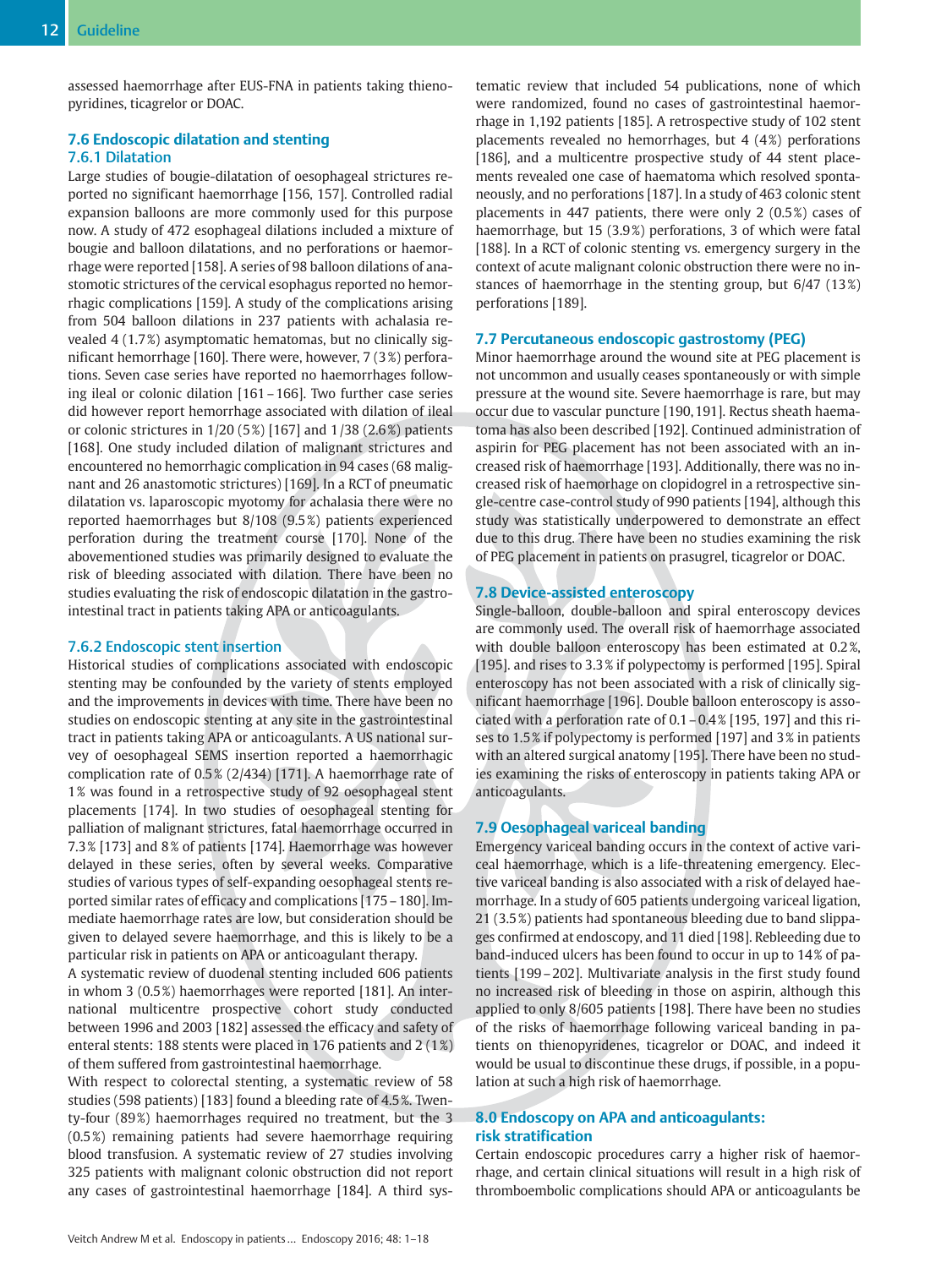| Table 4 Risk assessment matrix of haemorrhagic and thrombotic risk. |                       |                                          |                                                                                                                                                                                          |                           |                                   |  |
|---------------------------------------------------------------------|-----------------------|------------------------------------------|------------------------------------------------------------------------------------------------------------------------------------------------------------------------------------------|---------------------------|-----------------------------------|--|
|                                                                     |                       | Risk of endoscopic procedure haemorrhage |                                                                                                                                                                                          | <b>Risk of thrombosis</b> |                                   |  |
|                                                                     |                       | Low risk                                 | High risk                                                                                                                                                                                | Low risk                  | High risk                         |  |
| <b>Aspirin</b>                                                      | Continue              | Biopsy 0%[84]                            | Standard risk of procedure, except<br>large colonic EMR 6.2 - 7% [32, 33]<br>with "recent" LDA<br>Gastric ESD increased risk on LDA<br>to 21.1% [29] vs no increased risk<br>15.5% [124] | 0.51% per year [203]      | 1.8% at 30 days [36]              |  |
|                                                                     | Discontinue 7 days    | N/A                                      | Standard risk of procedure                                                                                                                                                               | Estimate < 1% per year    | 9% at 30 days [36]                |  |
|                                                                     | Continue              | Biopsy $0\%$ [84]                        | Polypectomy 0.8 - 23 % [6, 7]                                                                                                                                                            | $<$ 1 % per year [204]    | 1% per year [205]                 |  |
| Warfarin                                                            | Discontinue 5 days    | N/A                                      | Standard risk of procedure;<br>increased PPB risk [15]                                                                                                                                   | AF 0.4% at 30 days [17]   | N/A                               |  |
|                                                                     | Bridge with LMWH      | N/A                                      | Standard risk of procedure;<br>increased PPB risk [15]                                                                                                                                   | AF 0.3% at 30 days [17]   | Metal heart valves 0%<br>[22, 23] |  |
| <b>Dual APA</b>                                                     | Continue              | Biopsy 0% [84, 85]                       | Polypectomy < 1 cm $2.1 - 6.45\%$<br>[120, 121]                                                                                                                                          | N/A                       | 1.3% at 9 months [47]             |  |
|                                                                     | Discontinue 5 days    | N/A                                      | Estimate standard risk of<br>procedure                                                                                                                                                   | N/A                       | Not advised                       |  |
| <b>DOAC</b>                                                         | Omit day of procedure | No specific data                         | N/A                                                                                                                                                                                      | No specific data          | DOAC not indicated                |  |
|                                                                     | Discontinue 48 hrs    | N/A                                      | No specific data                                                                                                                                                                         | $[73]$                    | DOAC not indicated                |  |

Key references under brackets. N/A: not applicable, LDA: low-dose aspirin, EMR: endoscopic mucosal resection, ESD: endoscopic submucosal dissection, PPB: post-polypectomy bleeding, AF: atrial fibrillation, LMWH: low molecular weight heparin, APA: antiplatelet agent, DOAC: direct oral anticoagulant

withdrawn. Procedures have been classified as high-risk or lowrisk for haemorrhage based on baseline risks of haemorrhage or perforation associated with the procedures as well as the limited data available regarding endoscopy during therapy with APA or anticoagulants (**O** Table 1). **O** Tables 2 and 3 stratify risk for discontinuation of APA or warfarin according to clinical scenario, and the risks of thromboembolic sequelae on discontinuation of therapy. A risk assessment matrix based on these factors is shown in **O** Table 4.

Diagnostic endoscopic procedures, with or without biopsy, are classified as low-risk for haemorrhage. This applies to diagnostic colonoscopy, but polyps are likely to be encountered in 22.5– 34.2 % of patients according to large studies [9–11], and endoscopists may therefore choose to manage colonoscopies as highrisk procedures with respect to APA and anticoagulants including DOAC. Similar considerations apply to ERCP if there is uncertainty as to the required therapy.

Disclaimer: These joint BSG and ESGE guidelines represent a consensus of best practice based on the available evidence at the time of preparation. They may not apply in all situations and should be interpreted in the light of specific clinical situations and resource availability. Further controlled clinical studies may be needed to clarify aspects of these statements, and revision may be necessary as new data appear. Clinical consideration may justify a course of action at variance to these recommendations. BSG and ESGE guidelines are intended to be an educational device to provide information that may assist endoscopists in providing care to patients. They are not rules and should not be construed as establishing a legal standard of care or as encouraging, advocating, requiring, or discouraging any particular treatment.

Competing interests: Prof Gershlick has received lecture fees for advisory boards for Astra Zeneca and Eli Lilley/Daiichi Sankyo. None of the other authors have competing interests to declare.

#### Institutions

- <sup>1</sup> Consultant Gastroenterologist, Clinical Director of Endoscopy and Bowel Cancer Screening, New Cross Hospital,
- Wolverhampton
- <sup>2</sup> Pôle digestif, Hôpital Universitaire L'Archet 2
- <sup>3</sup> Honorary Professor of Interventional Cardiology, Department of Cardiovascular Sciences, University Hospitals of Leicester, Glenfield Hospital
- <sup>4</sup> Secrétaire Général de la FMCHGE, Chef de Service Unité Endoscopie Digestive, Hopital Saint Joseph, Marseille, France
- <sup>5</sup> Consultant Haematologist, Department of Haematology, Addenbrookes Hospital, Cambridge
- <sup>6</sup> Consultant Gastroenterologist, Level 6, Support Building, Auckland City Hospital
- <sup>7</sup> Unità Operativa Complessa di Gastroenterologia, Servizio di Endoscopia Digestiva, Ospedale Valduce
- <sup>8</sup> AntiCoagulation Europe
- Institute of Gastroenterology and Liver Diseases, Ha'Emek Medical Center Afula, Israel
- <sup>1</sup> Digestive Endoscopy Unit, Catholic University, Rome, Italy
- <sup>11</sup> Gedyt Endoscopy Center, Buenos Aires, Argentina

#### References

- 1 Gralnek IM, Dumonceau JM, Kuipers EJ et al. Diagnosis and management of nonvariceal upper gastrointestinal hemorrhage: European Society of Gastrointestinal Endoscopy (ESGE) Guideline. Endoscopy 2015; 47: a1–a46
- 2 Veitch AM, Baglin TP, Gershlick AH et al. Guidelines for the management of anticoagulant and antiplatelet therapy in patients undergoing endoscopic procedures. Gut 2008; 57: 1322–1329
- 3 Boustiere C, Veitch A, Vanbiervliet G et al. Endoscopy and antiplatelet agents. European Society of Gastrointestinal Endoscopy (ESGE) Guideline. Endoscopy 2011; 43: 445–461
- 4 Agree Next Steps Consortium. The AGREE II Instrument (Electronic version). 2009: http://www.agreetrust.org
- 5 Guyatt GH, Oxman AD, Vist GE et al. GRADE: an emerging consensus on rating quality of evidence and strength of recommendations. BMJ 2008; 336: 924–926
- 6 Friedland S, Sedehi D, Soetikno R. Colonoscopic polypectomy in anticoagulated patients. World J Gastroenterol 2009; 15: 1973–1976
- 7 Horiuchi A, Nakayama Y, Kajiyama M et al. Removal of small colorectal polyps in anticoagulated patients: a prospective randomized comparison of cold snare and conventional polypectomy. Gastrointest Endosc 2014; 79: 417–423
- 8 Gavin DR, Valori RM, Anderson JT et al. The national colonoscopy audit: a nationwide assessment of the quality and safety of colonoscopy in the UK. Gut 2013; 62: 242–249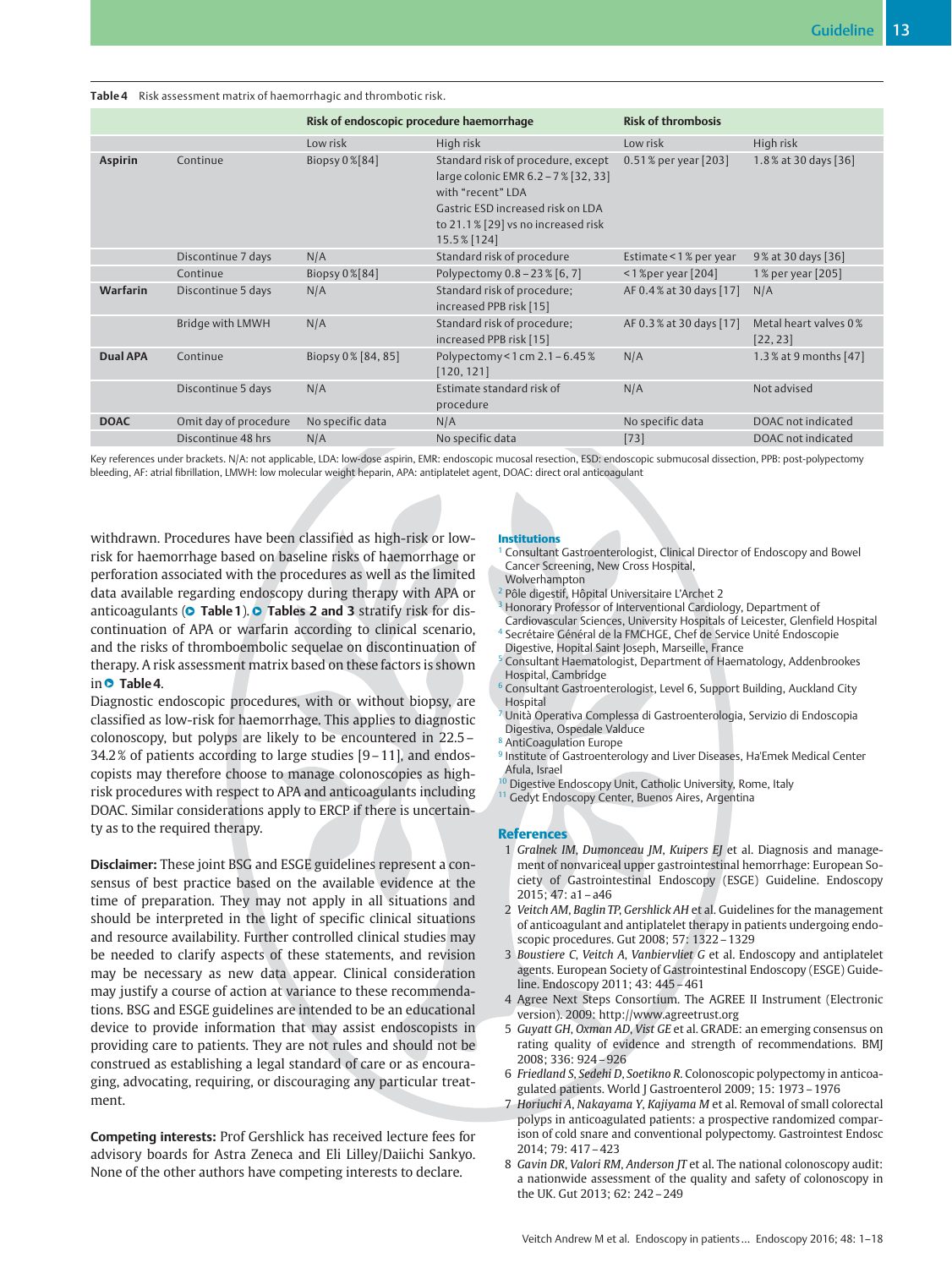- 9 Wexner SD, Garbus JE, Singh JJ et al. A prospective analysis of 13,580 colonoscopies. Reevaluation of credentialing guidelines. Surg Endosc 2001; 15: 251–261
- 10 Ellul P, Fogden E, Simpson CL et al. Downstaging of colorectal cancer by the National Bowel Cancer Screening programme in England: first round data from the first centre. Colorectal Dis 2010; 12: 420–422
- 11 Bowles CJ, Leicester R, Romaya C et al. A prospective study of colonoscopy practice in the UK today: are we adequately prepared for national colorectal cancer screening tomorrow? Gut 2004; 53: 277–283
- 12 Gibbs DH, Opelka FG, Beck DE et al. Postpolypectomy colonic hemorrhage. Dis Colon Rectum 1996; 39: 806–810
- 13 Rosen L, Bub DS, Reed JF3rd et al. Hemorrhage following colonoscopic polypectomy. Dis Colon Rectum 1993; 36: 1126–1131
- 14 Sieg A, Hachmoeller-Eisenbach U, Eisenbach T. Prospective evaluation of complications in outpatient GI endoscopy: a survey among German gastroenterologists. Gastrointest Endosc 2001; 53: 620–627
- 15 Witt DM, Delate T, McCool KH et al. Incidence and predictors of bleeding or thrombosis after polypectomy in patients receiving and not receiving anticoagulation therapy. J Thromb Haemost 2009; 7: 1982– 1989
- 16 Eisen GM, Baron TH, Dominitz JA et al. Guideline on the management of anticoagulation and antiplatelet therapy for endoscopic procedures. Gastrointest Endosc 2002; 55: 775–779
- 17 Douketis JD, Spyropoulos AC, Kaatz S et al. Perioperative bridging anticoagulation in patients with atrial fibrillation. N Engl J Med 2015; 373: 823–833
- 18 Gage BF, Waterman AD, Shannon W et al. Validation of clinical classification schemes for predicting stroke: results from the National Registry of Atrial Fibrillation. JAMA 2001; 285: 2864–2870
- 19 Nishimura RA, Otto CM, Bonow RO et al. 2014 AHA/ACC guideline for the management of patients with valvular heart disease: executive summary: a report of the American College of Cardiology/American Heart Association Task Force on Practice Guidelines. J Am Coll Cardiol 2014; 63: 2438–2488
- 20 Szekely P. Systemic embolism and anticoagulant prophylaxis in rheumatic heart disease. Br Med J 1964; 1: 1209–1212
- 21 Meurin P, Tabet JY, Weber H et al. Low-molecular-weight heparin as a bridging anticoagulant early after mechanical heart valve replacement. Circulation 2006; 113: 564–569
- 22 Seshadri N, Goldhaber SZ, Elkayam U et al. The clinical challenge of bridging anticoagulation with low-molecular-weight heparin in patients with mechanical prosthetic heart valves: an evidence-based comparative review focusing on anticoagulation options in pregnant and nonpregnant patients. Am Heart J 2005; 150: 27–34
- 23 Shapira Y, Sagie A, Battler A. Low-molecular-weight heparin for the treatment of patients with mechanical heart valves. Clin Cardiol 2002; 25: 323–327
- 24 Spyropoulos AC, Turpie AG, Dunn AS et al. Perioperative bridging therapy with unfractionated heparin or low-molecular-weight heparin in patients with mechanical prosthetic heart valves on long-term oral anticoagulants (from the REGIMEN Registry). Am J Cardiol 2008; 102: 883–889
- 25 Hui AJ, Wong RM, Ching JY et al. Risk of colonoscopic polypectomy bleeding with anticoagulants and antiplatelet agents: analysis of 1657 cases. Gastrointest Endosc 2004; 59: 44–48
- 26 Nelson DB, Freeman ML. Major hemorrhage from endoscopic sphincterotomy: risk factor analysis. J Clin Gastroenterol 1994; 19: 283–287
- 27 Shiffman ML, Farrel MT, Yee YS. Risk of bleeding after endoscopic biopsy or polypectomy in patients taking aspirin or other NSAIDS. Gastrointest Endosc 1994; 40: 458–462
- 28 Yousfi M, Gostout CJ, Baron TH et al. Postpolypectomy lower gastrointestinal bleeding: potential role of aspirin. Am J Gastroenterol 2004; 99: 1785–1789
- 29 Cho SJ, Choi IJ, Kim CG et al. Aspirin use and bleeding risk after endoscopic submucosal dissection in patients with gastric neoplasms. Endoscopy 2012; 44: 114–121
- 30 Takeuchi T, Ota K, Harada S et al. The postoperative bleeding rate and its risk factors in patients on antithrombotic therapy who undergo gastric endoscopic submucosal dissection. BMC Gastroenterol 2013; 13: 136
- 31 Bahin FF, Naidoo M, Williams SJ et al. Prophylactic endoscopic coagulation to prevent bleeding after wide-field endoscopic mucosal resection of large sessile colon polyps. Clin Gastroenterol Hepatol 2015; 13: 724–730 e1–e2
- 32 Burgess NG, Metz AJ, Williams SJ et al. Risk factors for intraprocedural and clinically significant delayed bleeding after wide-field endoscopic mucosal resection of large colonic lesions. Clin Gastroenterol Hepatol 2014; 12: 651–661 e1–e3
- 33 Metz AJ, Bourke MJ, Moss A et al. Factors that predict bleeding following endoscopic mucosal resection of large colonic lesions. Endoscopy 2011; 43: 506–511
- 34 Biondi-Zoccai GG, Lotrionte M, Agostoni P et al. A systematic review and meta-analysis on the hazards of discontinuing or not adhering to aspirin among 50,279 patients at risk for coronary artery disease. Eur Heart J 2006; 27: 2667–2674
- 35 Maulaz AB, Bezerra DC, Michel P et al. Effect of discontinuing aspirin therapy on the risk of brain ischemic stroke. Arch Neurol 2005; 62: 1217–1220
- 36 Oscarsson A, Gupta A, Fredrikson M et al. To continue or discontinue aspirin in the perioperative period: a randomized, controlled clinical trial. Br J Anaesth 2010; 104: 305–312
- 37 Geiger J, Brich J, Honig-Liedl P et al. Specific impairment of human platelet P2Y(AC) ADP receptor-mediated signaling by the antiplatelet drug clopidogrel. Arterioscler Thromb Vasc Biol 1999; 19: 2007–2011
- 38 Budaj A, Yusuf S, Mehta SR et al. Benefit of clopidogrel in patients with acute coronary syndromes without ST-segment elevation in various risk groups. Circulation 2002; 106: 1622–1626
- 39 Korte W, Cattaneo M, Chassot PG et al. Peri-operative management of antiplatelet therapy in patients with coronary artery disease: joint position paper by members of the working group on Perioperative Haemostasis of the Society on Thrombosis and Haemostasis Research (GTH), the working group on Perioperative Coagulation of the Austrian Society for Anesthesiology, Resuscitation and Intensive Care (OGARI) and the Working Group Thrombosis of the European Society for Cardiology (ESC). Thromb Haemost 2011; 105: 743–749
- 40 NICE. Myocardial infarction with ST-segment elevation: acute management. Available at: https://www.nice.org.uk/guidance/cg167
- 41 Bonaca MP, Scirica BM, Braunwald E et al. Coronary stent thrombosis with vorapaxar versus placebo: results from the TRA 2 degrees P-TIMI 50 trial. J Am Coll Cardiol 2014; 64: 2309–2317
- 42 Magnani G, Bonaca MP, Braunwald E et al. Efficacy and safety of vorapaxar as approved for clinical use in the United States. J Am Heart Assoc 2015; 4: e001505
- 43 Morrow DA, Braunwald E, Bonaca MP et al. Vorapaxar in the secondary prevention of atherothrombotic events. N Engl J Med 2012; 366: 1404–1413
- 44 Wallentin L, Becker RC, Budaj A et al. Ticagrelor versus clopidogrel in patients with acute coronary syndromes. N Engl J Med 2009; 361: 1045–1057
- 45 Wiviott SD, Braunwald E, McCabe CH et al. Prasugrel versus clopidogrel in patients with acute coronary syndromes. N Engl J Med 2007; 357: 2001–2015
- 46 Zeymer U, Hochadel M, Lauer B et al. Use, efficacy and safety of prasugrel in patients with ST segment elevation myocardial infarction scheduled for primary percutaneous coronary intervention in clinical practice. Results of the prospective ATACS-registry. Int J Cardiol 2015; 184C: 122–127
- 47 Iakovou I, Schmidt T, Bonizzoni E et al. Incidence, predictors, and outcome of thrombosis after successful implantation of drug-eluting stents. JAMA 2005; 293: 2126–2130
- 48 Gershlick AH, Richardson G. Drug eluting stents. BMJ 2006; 333: 1233– 1234
- 49 Stone GW, Midei M, Newman W et al. Randomized comparison of everolimus-eluting and paclitaxel-eluting stents: two-year clinical followup from the Clinical Evaluation of the Xience V Everolimus Eluting Coronary Stent System in the Treatment of Patients with de novo Native Coronary Artery Lesions (SPIRIT) III trial. Circulation 2009; 119: 680– 686
- 50 Feres F, Costa RA, Abizaid A et al. Three vs twelve months of dual antiplatelet therapy after zotarolimus-eluting stents: the OPTIMIZE randomized trial. JAMA 2013; 310: 2510–2522
- 51 Kereiakes DJ, Yeh RW, Massaro JM et al. Antiplatelet therapy duration following bare metal or drug-eluting coronary stents: the dual antiplatelet therapy randomized clinical trial. JAMA 2015; 313: 1113–1121
- 52 Mehran R, Baber U, Steg PG et al. Cessation of dual antiplatelet treatment and cardiac events after percutaneous coronary intervention (PARIS): 2 year results from a prospective observational study. Lancet 2013; 382: 1714–1722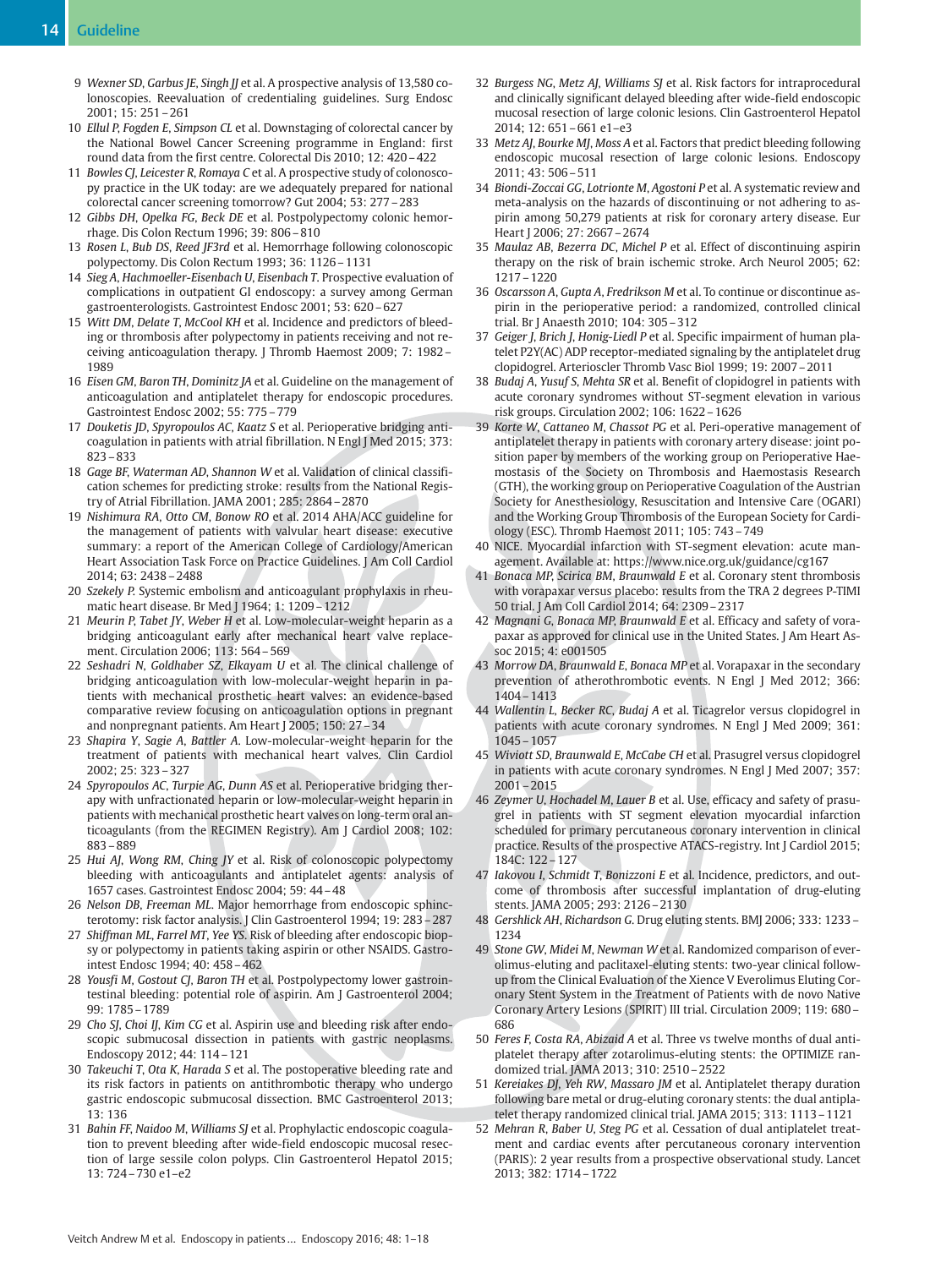- 53 Connolly SJ, Ezekowitz MD, Yusuf S et al. Dabigatran versus warfarin in patients with atrial fibrillation. N Engl J Med 2009; 361: 1139–1151
- 54 Schulman S, Kearon C, Kakkar AK et al. Dabigatran versus warfarin in the treatment of acute venous thromboembolism. N Engl J Med 2009; 361: 2342–2352
- 55 Bauersachs R, Berkowitz SD, Brenner B et al. Oral rivaroxaban for symptomatic venous thromboembolism. N Engl J Med 2010; 363: 2499– 2510
- 56 Patel MR, Mahaffey KW, Garg J et al. Rivaroxaban versus warfarin in nonvalvular atrial fibrillation. N Engl J Med 2011; 365: 883–891
- 57 Agnelli G, Buller HR, Cohen A et al. Oral apixaban for the treatment of acute venous thromboembolism. N Engl J Med 2013; 369: 799–808
- 58 Granger CB, Alexander JH, McMurray JJ et al. Apixaban versus warfarin in patients with atrial fibrillation. N Engl J Med 2011; 365: 981–992
- 59 Giugliano RP, Ruff CT, Braunwald E et al. Edoxaban versus warfarin in patients with atrial fibrillation. N Engl J Med 2013; 369: 2093–2104
- 60 Ansell JE, Bakhru SH, Laulicht BE et al. Use of PER977 to reverse the anticoagulant effect of edoxaban. N Engl J Med 2014; 371: 2141–2142
- 61 Lu G, DeGuzman FR, Hollenbach SJ et al. A specific antidote for reversal of anticoagulation by direct and indirect inhibitors of coagulation factor Xa. Nat Med 2013; 19: 446–451
- 62 Pollack CVJr, Reilly PA, Eikelboom J et al. Idarucizumab for dabigatran reversal. N Engl J Med 2015; 373: 511–520
- 63 Baglin T. Clinical use of new oral anticoagulant drugs: dabigatran and rivaroxaban. Br J Haematol 2013; 163: 160–167
- 64 Schulman S, Carrier M, Lee AY et al. Perioperative management of dabigatran: a prospective cohort study. Circulation 2015; 132: 167–173
- 65 Abraham NS, Singh S, Alexander GC et al. Comparative risk of gastrointestinal bleeding with dabigatran, rivaroxaban, and warfarin: population based cohort study. BMJ 2015; 350: h1857
- 66 Blech S, Ebner T, Ludwig-Schwellinger E et al. The metabolism and disposition of the oral direct thrombin inhibitor, dabigatran, in humans. Drug Metabolsim and Disposition 2008; 36: 386–399
- 67 van Es N, Coppens M, Schulman S et al. Direct oral anticoagulants compared with vitamin K antagonists for acute venous thromboembolism: evidence from phase 3 trials. Blood 2014; 124: 1968–1975
- 68 Stangier J, Feuring M. Using the HEMOCLOT direct thrombin inhibitor assay to determine plasma concentrations of dabigatran. Blood Coagulation and Fibrinolysis 2012; 23: 138–143
- 69 Asmis LM, Alberio L, Angelillo-Scherrer A et al. Rivaroxaban: Quantification by anti-FXa assay and influence on coagulation tests A study in 9 Swiss laboratories. Thrombosis Research 2011; 129: 492–498
- 70 Samama MM, Contant G, Spiro TE et al. Evaluation of the anti-factor Xa chromogenic assay for the measurement of rivaroxaban plasma concentrations using calibrators and controls. Thromb Haemost 2012; 107: 379–387
- 71 Samama MM, Martinoli JL, Le Flem L et al. Assessment of laboratory assays to measure rivaroxaban–an oral, direct factor Xa inhibitor. Thrombosis and Haemostasis 2010; 103: 815–825
- 72 Beyer-Westendorf J, Gelbricht V, Forster K et al. Peri-interventional management of novel oral anticoagulants in daily care: results from the prospective Dresden NOAC registry. Eur Heart J 2014; 35: 1888– 1896
- 73 Douketis JD, Healey JS, Brueckmann M et al. Perioperative bridging anticoagulation during dabigatran or warfarin interruption among patients who had an elective surgery or procedure. Substudy of the RE-LY trial. Thromb Haemost 2015; 113: 625–632
- 74 Lip GY, Huber K, Andreotti F et al. Antithrombotic management of atrial fibrillation patients presenting with acute coronary syndrome and/or undergoing coronary stenting: executive summary–a Consensus Document of the European Society of Cardiology Working Group on Thrombosis, endorsed by the European Heart Rhythm Association (EHRA) and the European Association of Percutaneous Cardiovascular Interventions (EAPCI). Eur Heart J 2010; 31: 1311–1318
- 75 Dewilde WJ, Janssen PW, Verheugt FW et al. Triple therapy for atrial fibrillation and percutaneous coronary intervention: a contemporary review. J Am Coll Cardiol 2014; 64: 1270–1280
- 76 Rubboli A, Agewall S, Huber K et al. New-onset atrial fibrillation after recent coronary stenting: Warfarin or non-vitamin K-antagonist oral anticoagulants to be added to aspirin and clopidogrel? A viewpoint Int J Cardiol 2015; 196: 133–138
- 77 Eerenberg ES, Kamphuisen PW, Sijpkens MK et al. Reversal of rivaroxaban and dabigatran by prothrombin complex concentrate: a randomized, placebo-controlled, crossover study in healthy subjects. Circulation 2011; 124: 1573–1579
- 78 Schulman S, Crowther MA. How I treat with anticoagulants in 2012: new and old anticoagulants, and when and how to switch. Blood 2012; 119: 3016–3023
- 79 Weitz JI, Quinlan DJ, Eikelboom JW. Periprocedural management and approach to bleeding in patients taking dabigatran. Circulation 2012; 126: 2428–2432
- 80 Cappell MS, Abdullah M. Management of gastrointestinal bleeding induced by gastrointestinal endoscopy. Gastroenterol Clin North Am 2000; 29: 125–167, vi–vii
- 81 Macrae FA, Tan KG, Williams CB. Towards safer colonoscopy: a report on the complications of 5000 diagnostic or therapeutic colonoscopies. Gut 1983; 24: 376–383
- 82 Rogers BH, Silvis SE, Nebel OT et al. Complications of flexible fiberoptic colonoscopy and polypectomy. Gastrointest Endosc 1975; 22: 73–77
- 83 Vu CK, Korman MG, Bejer I et al. Gastrointestinal bleeding after cold biopsy. Am J Gastroenterol 1998; 93: 1141–1143
- 84 Ono S, Fujishiro M, Kodashima S et al. Evaluation of safety of endoscopic biopsy without cessation of antithrombotic agents in Japan. J Gastroenterol 2012; 47: 770–774
- 85 Whitson MJ, Dikman AE, von Althann C et al. Is gastroduodenal biopsy safe in patients receiving aspirin and clopidogrel? a prospective, randomized study involving 630 biopsies J Clin Gastroenterol 2011; 45: 228–233
- 86 Rutter MD, Nickerson C, Rees CJ et al. Risk factors for adverse events related to polypectomy in the English Bowel Cancer Screening Programme. Endoscopy 2014; 46: 90–97
- 87 Choung BS, Kim SH, Ahn DS et al. Incidence and risk factors of delayed postpolypectomy bleeding: a retrospective cohort study. J Clin Gastroenterol 2014; 48: 784–789
- 88 Gimeno-Garcia AZ, de Ganzo ZA, Sosa AJ et al. Incidence and predictors of postpolypectomy bleeding in colorectal polyps larger than 10 mm. Eur J Gastroenterol Hepatol 2012; 24: 520–526
- 89 Kim JH, Lee HJ, Ahn JW et al. Risk factors for delayed post-polypectomy hemorrhage: a case-control study. J Gastroenterol Hepatol 2013; 28: 645–649
- 90 Manocha D, Singh M, Mehta N et al. Bleeding risk after invasive procedures in aspirin/NSAID users: polypectomy study in veterans. Am J Med 2012; 125: 1222–1227
- 91 Repici A, Hassan C, Vitetta E et al. Safety of cold polypectomy for <10mm polyps at colonoscopy: a prospective multicenter study. Endoscopy 2012; 44: 27–31
- 92 Zhang Q, An S, Chen Z et al. Assessment of risk factors for delayed colonic post-polypectomy hemorrhage: a study of 15553 polypectomies from 2005 to 2013. PLoS One 2014; 9: e108290
- 93 Sawhney MS, Salfiti N, Nelson DB et al. Risk factors for severe delayed postpolypectomy bleeding. Endoscopy 2008; 40: 115–19
- 94 Kim HS, Kim TI, Kim WH et al. Risk factors for immediate postpolypectomy bleeding of the colon: a multicenter study. Am J Gastroenterol 2006; 101: 1333–1341
- 95 Corte CJ, Burger DC, Horgan G et al. Postpolypectomy haemorrhage following removal of large polyps using mechanical haemostasis or epinephrine: a meta-analysis. United European Gastroenterol J 2014; 2: 123–130
- 96 Li LY, Liu QS, Li L et al. A meta-analysis and systematic review of prophylactic endoscopic treatments for postpolypectomy bleeding. Int J Colorectal Dis 2011; 26: 709–719
- 97 Ji JS, Lee SW, Kim TH et al. Comparison of prophylactic clip and endoloop application for the prevention of postpolypectomy bleeding in pedunculated colonic polyps: a prospective, randomized, multicenter study. Endoscopy 2014; 46: 598–604
- 98 Quintanilla E, Castro JL, Rabago LR et al. Is the use of prophylactic hemoclips in the endoscopic resection of large pedunculated polyps useful? A prospective and randomized study J Interv Gastroenterol 2012; 2: 183–188
- 99 Liaquat H, Rohn E, Rex DK. Prophylactic clip closure reduced the risk of delayed postpolypectomy hemorrhage: experience in 277 clipped large sessile or flat colorectal lesions and 247 control lesions. Gastrointest Endosc 2013; 77: 401–407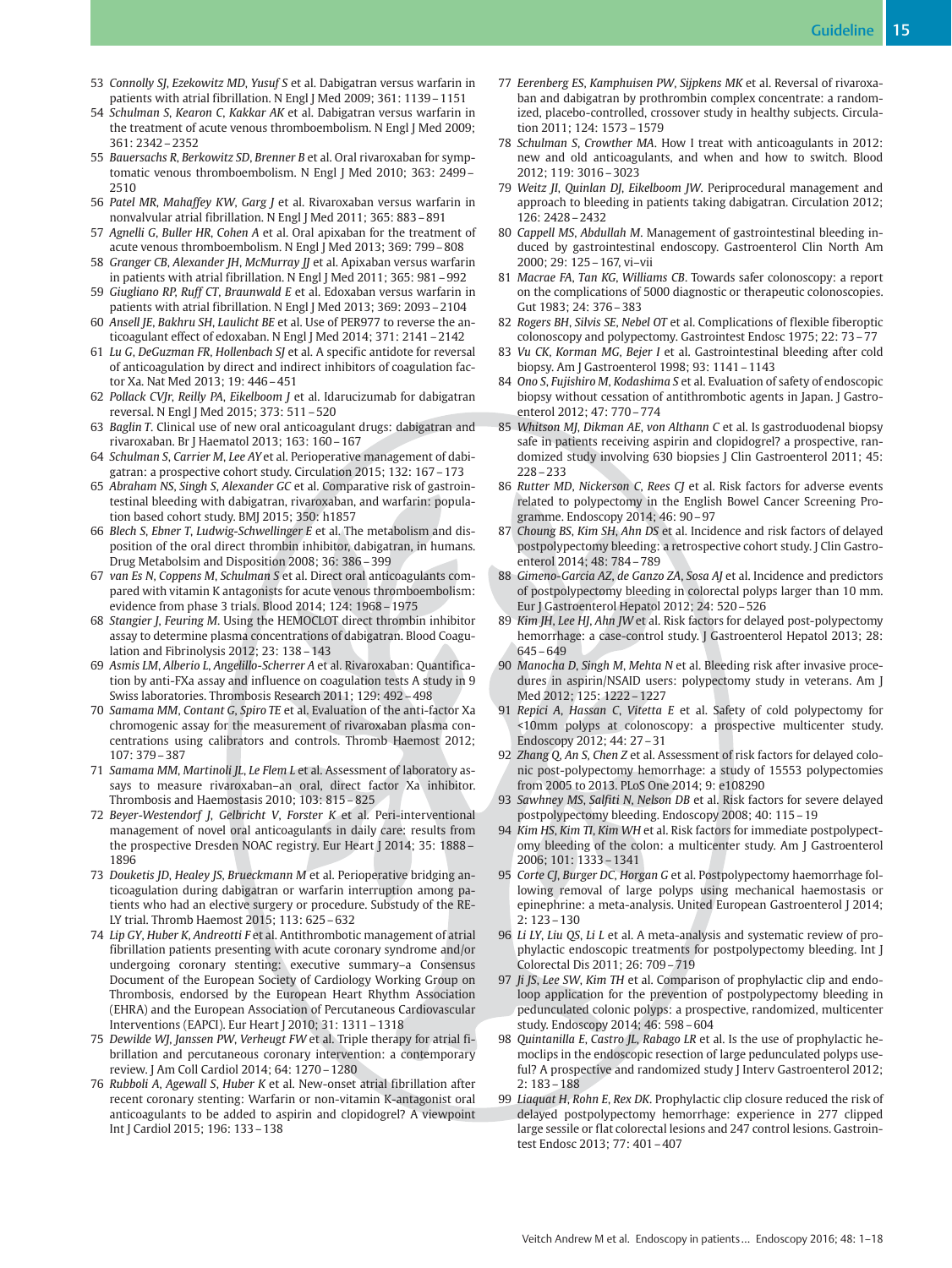- 100 Feagins LA, Nguyen AD, Iqbal R et al. The prophylactic placement of hemoclips to prevent delayed post-polypectomy bleeding: an unnecessary practice? A case control study. Dig Dis Sci 2014; 59: 823–828
- 101 Shioji K, Suzuki Y, Kobayashi M et al. Prophylactic clip application does not decrease delayed bleeding after colonoscopic polypectomy. Gastrointest Endosc 2003; 57: 691–694
- 102 Parikh ND, Zanocco K, Keswani RN et al. A cost-efficacy decision analysis of prophylactic clip placement after endoscopic removal of large polyps. Clin Gastroenterol Hepatol 2013; 11: 1319–1324
- 103 Nonaka S, Oda I, Tada K et al. Clinical outcome of endoscopic resection for nonampullary duodenal tumors. Endoscopy 2015; 47: 129–135
- 104 Cipolletta L, Rotondano G, Bianco MA et al. Endoscopic resection for superficial colorectal neoplasia in Italy: a prospective multicentre study. Dig Liver Dis 2014; 46: 146–151
- 105 Heresbach D, Kornhauser R, Seyrig JA et al. A national survey of endoscopic mucosal resection for superficial gastrointestinal neoplasia. Endoscopy 2010; 42: 806–813
- 106 Qumseya BJ, Wolfsen C, Wang Yet al. Factors associated with increased bleeding post-endoscopic mucosal resection. J Dig Dis 2013; 14: 140–146
- 107 Namasivayam V, Prasad GA, Lutzke LS et al. The risk of endoscopic mucosal resection in the setting of clopidogrel use. ISRN Gastroenterol 2014: 494157
- 108 Cao Y, Liao C, Tan A et al. Meta-analysis of endoscopic submucosal dissection versus endoscopic mucosal resection for tumors of the gastrointestinal tract. Endoscopy 2009; 41: 751–757
- 109 Koh R, Hirasawa K, Yahara S et al. Antithrombotic drugs are risk factors for delayed postoperative bleeding after endoscopic submucosal dissection for gastric neoplasms. Gastrointest Endosc 2013; 78: 476– 483
- 110 Lim JH, Kim SG, Kim JW et al. Do antiplatelets increase the risk of bleeding after endoscopic submucosal dissection of gastric neoplasms? Gastrointest Endosc 2012; 75: 719–727
- 111 Miyahara K, Iwakiri R, Shimoda R et al. Perforation and postoperative bleeding of endoscopic submucosal dissection in gastric tumors: analysis of 1190 lesions in low- and high-volume centers in Saga, Japan. Digestion 2012; 86: 273–280
- 112 Toyokawa T, Inaba T, Omote S et al. Risk factors for perforation and delayed bleeding associated with endoscopic submucosal dissection for early gastric neoplasms: analysis of 1123 lesions. J Gastroenterol Hepatol 2012; 27: 907–912
- 113 Toyonaga T, Man-i M, East JE et al. 1,635 Endoscopic submucosal dissection cases in the esophagus, stomach, and colorectum: complication rates and long-term outcomes. Surg Endosc 2013; 27: 1000– 1008
- 114 Kim JS, Kim BW, Shin IS. Efficacy and safety of endoscopic submucosal dissection for superficial squamous esophageal neoplasia: a meta-analysis. Dig Dis Sci 2014; 59: 1862–1869
- 115 Repici A, Hassan C, De Paula PessoaD et al. Efficacy and safety of endoscopic submucosal dissection for colorectal neoplasia: a systematic review. Endoscopy 2012; 44: 137–150
- 116 Nakajima T, Saito Y, Tanaka S et al. Current status of endoscopic resection strategy for large, early colorectal neoplasia in Japan. Surg Endosc 2013; 27: 3262–3270
- 117 Rahmi G, Hotayt B, Chaussade S et al. Endoscopic submucosal dissection for superficial rectal tumors: prospective evaluation in France. Endoscopy 2014; 46: 670–676
- 118 Terasaki M, Tanaka S, Shigita K et al. Risk factors for delayed bleeding after endoscopic submucosal dissection for colorectal neoplasms. Int J Colorectal Dis 2014; 29: 877–882
- 119 Suzuki S, Chino A, Kishihara T et al. Risk factors for bleeding after endoscopic submucosal dissection of colorectal neoplasms. World J Gastroenterol 2014; 20: 1839–1845
- 120 Gandhi S, Narula N, Mosleh W et al. Meta-analysis: colonoscopic postpolypectomy bleeding in patients on continued clopidogrel therapy. Aliment Pharmacol Ther 2013; 37: 947–952
- 121 Singh M, Mehta N, Murthy UK et al. Postpolypectomy bleeding in patients undergoing colonoscopy on uninterrupted clopidogrel therapy. Gastrointest Endosc 2010; 71: 998–1005
- 122 Feagins LA, Iqbal R, Harford WV et al. Low rate of postpolypectomy bleeding among patients who continue thienopyridine therapy during colonoscopy. Clin Gastroenterol Hepatol 2013; 11: 1325–1332
- 123 Feagins LA, Uddin FS, Davila RE et al. The rate of post-polypectomy bleeding for patients on uninterrupted clopidogrel therapy during elective colonoscopy is acceptably low. Dig Dis Sci 2011; 56: 2631– 2638
- 124 Tounou S, Morita Y, Hosono T. Continuous aspirin use does not increase post-endoscopic dissection bleeding risk for gastric neoplasms in patients on antiplatelet therapy. Endosc Int Open 2015; 3: E31–E38
- 125 Sanomura Y, Oka S, Tanaka S et al. Continued use of low-dose aspirin does not increase the risk of bleeding during or after endoscopic submucosal dissection for early gastric cancer. Gastric Cancer 2014; 17: 489–496
- 126 Matsumura T, Arai M, Maruoka D et al. Risk factors for early and delayed post-operative bleeding after endoscopic submucosal dissection of gastric neoplasms, including patients with continued use of antithrombotic agents. BMC Gastroenterol 2014; 14: 172
- 127 Nakamura M, Nishikawa J, Hamabe K et al. Risk factors for delayed bleeding from endoscopic submucosal dissection of gastric neoplasms. Scand J Gastroenterol 2012; 47: 1108–1114
- 128 Cotton PB, Lehman G, Vennes J et al. Endoscopic sphincterotomy complications and their management: an attempt at consensus. Gastrointest Endosc 1991; 37: 383–393
- 129 Freeman ML, Nelson DB, Sherman S et al. Complications of endoscopic biliary sphincterotomy. N Engl J Med 1996; 335: 909–918
- 130 Rey JF, Beilenhoff U, Neumann CS et al. European Society of Gastrointestinal Endoscopy (ESGE) guideline: the use of electrosurgical units. Endoscopy 2010; 42: 764–772
- 131 Verma D, Kapadia A, Adler DG. Pure versus mixed electrosurgical current for endoscopic biliary sphincterotomy: a meta-analysis of adverse outcomes. Gastrointest Endosc 2007; 66: 283–290
- 132 Zhao HC, He L, Zhou DC et al. Meta-analysis comparison of endoscopic papillary balloon dilatation and endoscopic sphincteropapillotomy. World J Gastroenterol 2013; 19: 3883–3891
- 133 Liao WC, Tu YK, Wu MS et al. Balloon dilation with adequate duration is safer than sphincterotomy for extracting bile duct stones: a systematic review and meta-analyses. Clin Gastroenterol Hepatol 2012; 10: 1101–1109
- 134 Cui PJ, Yao J, Zhao YJ et al. Biliary stenting with or without sphincterotomy for malignant biliary obstruction: a meta-analysis. World J Gastroenterol 2014; 20: 14033–14039
- 135 Wilcox CM, Kim H, Ramesh J et al. Biliary sphincterotomy is not required for bile duct stent placement. Dig Endosc 2014; 26: 87–92
- 136 Hui CK, Lai KC, Yuen MF et al. Does withholding aspirin for one week reduce the risk of post-sphincterotomy bleeding? Aliment Pharmacol Ther 2002; 16: 929–936
- 137 Lee MG, Kim J, Lee SH et al. Effect of sustained use of platelet aggregation inhibitors on post-endoscopic sphincterotomy bleeding. Dig Endosc 2014; 26: 737–744
- 138 Onal IK, Parlak E, Akdogan M et al. Do aspirin and non-steroidal antiinflammatory drugs increase the risk of post-sphincterotomy hemorrhage–a case-control study. Clin Res Hepatol Gastroenterol 2013; 37: 171–176
- 139 Patai A, Solymosi N, Patai AV. Does rectal indomethacin given for prevention of post-ERCP pancreatitis increase bleeding after biliary endoscopic sphincterotomy or cardiovascular mortality? Post hoc analysis using prospective clinical trial data. Medicine (Baltimore) 2014; 93: e159
- 140 Hussain N, Alsulaiman R, Burtin P et al. The safety of endoscopic sphincterotomy in patients receiving antiplatelet agents: a case-control study. Aliment Pharmacol Ther 2007; 25: 579–584
- 141 Rouquette O, Bommelaer G, Abergel A et al. Large balloon dilation post endoscopic sphincterotomy in removal of difficult common bile duct stones: a literature review. World J Gastroenterol 2014; 20: 7760– 7766
- 142 Poincloux L, Rouquette O, Privat J et al. Large-balloon dilation of the sphincter of Oddi after sphincterotomy or infundibulotomy to extract large calculi or multiple common bile duct stones without using mechanical lithotripsy. Scand J Gastroenterol 2013; 48: 246–251
- 143 Harewood GC, Pochron NL, Gostout CJ. Prospective, randomized, controlled trial of prophylactic pancreatic stent placement for endoscopic snare excision of the duodenal ampulla. Gastrointest Endosc 2005; 62: 367–370
- 144 Bohnacker S, Seitz U, Nguyen D et al. Endoscopic resection of benign tumors of the duodenal papilla without and with intraductal growth. Gastrointest Endosc 2005; 62: 551–560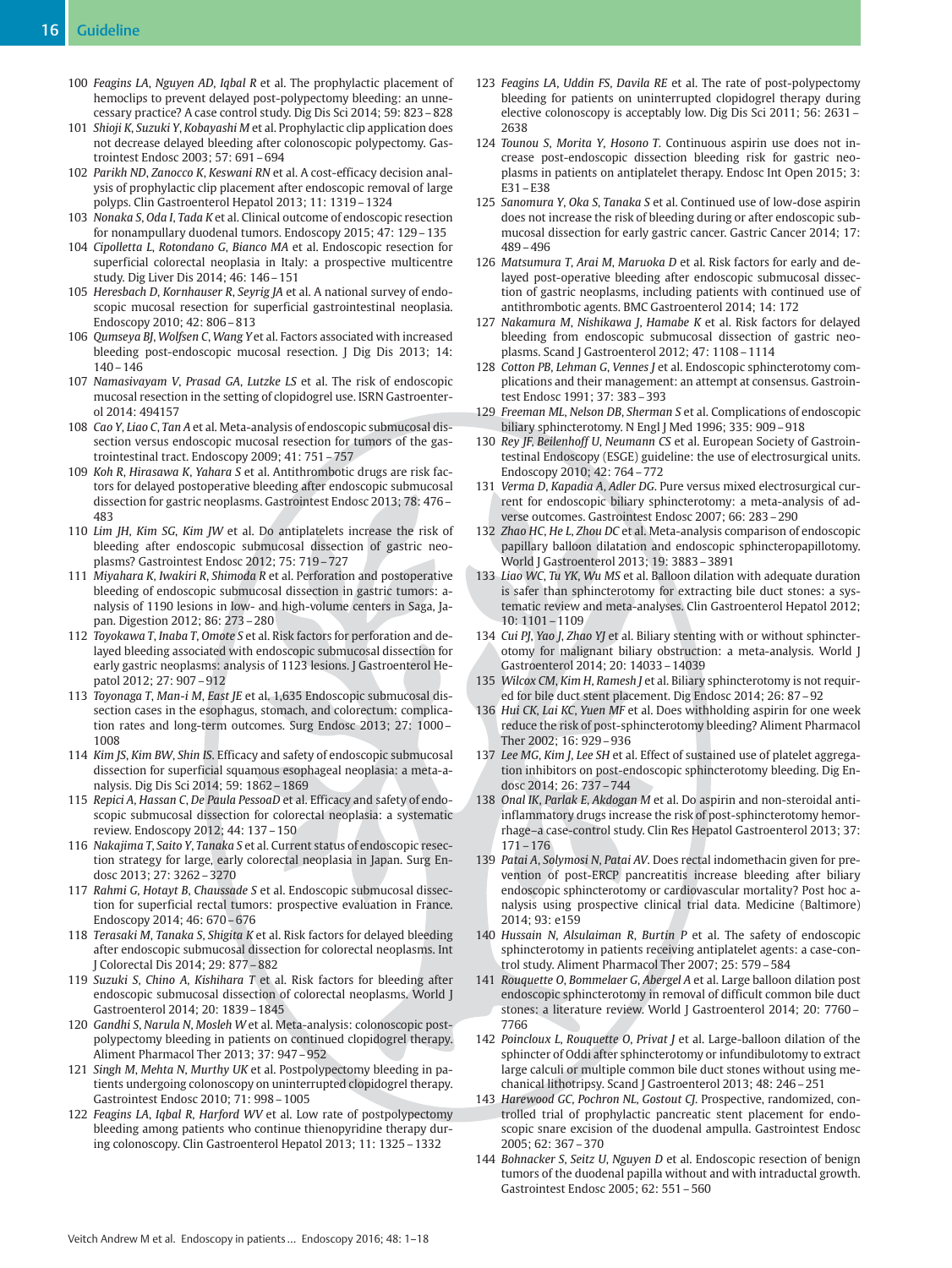- 145 Catalano MF, Linder JD, Chak A et al. Endoscopic management of adenoma of the major duodenal papilla. Gastrointest Endosc 2004; 59: 225–232
- 146 Cheng CL, Sherman S, Fogel EL et al. Endoscopic snare papillectomy for tumors of the duodenal papillae. Gastrointest Endosc 2004; 60: 757– 764
- 147 Irani S, Arai A, Ayub K et al. Papillectomy for ampullary neoplasm: results of a single referral center over a 10-year period. Gastrointest Endosc 2009; 70: 923–932
- 148 Bassan M, Bourke M. Endoscopic ampullectomy: a practical guide. J Interv Gastroenterol 2012; 2: 23–30
- 149 Wang KX, Ben QW, Jin ZD et al. Assessment of morbidity and mortality associated with EUS-guided FNA: a systematic review. Gastrointest Endosc 2011; 73: 283–290
- 150 Al-Haddad M, Gill KR, Raimondo M et al. Safety and efficacy of cytology brushings versus standard fine-needle aspiration in evaluating cystic pancreatic lesions: a controlled study. Endoscopy 2010; 42: 127–132
- 151 Bruno M, Bosco M, Carucci P et al. Preliminary experience with a new cytology brush in EUS-guided FNA. Gastrointest Endosc 2009; 70: 1220–1224
- 152 Lozano MD, Subtil JC, Miravalles TL et al. EchoBrush may be superior to standard EUS-guided FNA in the evaluation of cystic lesions of the pancreas: preliminary experience. Cancer Cytopathol 2011; 119: 209–214
- 153 Sendino O, Fernandez-Esparrach G, Sole M et al. Endoscopic ultrasonography-guided brushing increases cellular diagnosis of pancreatic cysts: A prospective study. Dig Liver Dis 2010; 42: 877–881
- 154 Thomas T, Bebb J, Mannath J et al. EUS-guided pancreatic cyst brushing: a comparative study in a tertiary referral centre. JOP 2010; 11: 163–169
- 155 Kien-Fong VuC, Chang F, Doig L et al. A prospective control study of the safety and cellular yield of EUS-guided FNA or Trucut biopsy in patients taking aspirin, nonsteroidal anti-inflammatory drugs, or prophylactic low molecular weight heparin. Gastrointest Endosc 2006; 63: 808–813
- 156 Pereira-Lima JC, Ramires RP, Zamin IJr et al. Endoscopic dilation of benign esophageal strictures: report on 1043 procedures. Am J Gastroenterol 1999; 94: 1497–1501
- 157 Raymondi R, Pereira-Lima JC, Valves A et al. Endoscopic dilation of benign esophageal strictures without fluoroscopy: experience of 2750 procedures. Hepatogastroenterology 2008; 55: 1342–1348
- 158 Polese L, Angriman I, Bonello E et al. Endoscopic dilation of benign esophageal strictures in a surgical unit: a report on 95 cases. Surg Laparosc Endosc Percutan Tech 2007; 17: 477–481
- 159 Williams VA, Watson TJ, Zhovtis S et al. Endoscopic and symptomatic assessment of anastomotic strictures following esophagectomy and cervical esophagogastrostomy. Surg Endosc 2008; 22: 1470–1476
- 160 Metman EH, Lagasse JP, d'Alteroche L et al. Risk factors for immediate complications after progressive pneumatic dilation for achalasia. Am J Gastroenterol 1999; 94: 1179–1185
- 161 Ajlouni Y, Iser JH, Gibson PR. Endoscopic balloon dilatation of intestinal strictures in Crohn's disease: safe alternative to surgery. J Gastroenterol Hepatol 2007; 22: 486–490
- 162 Araujo SE, Costa AF. Efficacy and safety of endoscopic balloon dilation of benign anastomotic strictures after oncologic anterior rectal resection: report on 24 cases. Surg Laparosc Endosc Percutan Tech 2008; 18: 565–568
- 163 Blomberg B, Rolny P, Jarnerot G. Endoscopic treatment of anastomotic strictures in Crohn's disease. Endoscopy 1991; 23: 195–198
- 164 Couckuyt H, Gevers AM, Coremans G et al. Efficacy and safety of hydrostatic balloon dilatation of ileocolonic Crohn's strictures: a prospective longterm analysis. Gut 1995; 36: 577–580
- 165 Dear KL, Hunter JO. Colonoscopic hydrostatic balloon dilatation of Crohn's strictures. J Clin Gastroenterol 2001; 33: 315–318
- 166 Thomas-Gibson S, Brooker JC, Hayward CM et al. Colonoscopic balloon dilation of Crohn's strictures: a review of long-term outcomes. Eur J Gastroenterol Hepatol 2003; 15: 485–488
- 167 Nomura E, Takagi S, Kikuchi T et al. Efficacy and safety of endoscopic balloon dilation for Crohn's strictures. Dis Colon Rectum 2006; 49: 59–67
- 168 Sabate JM, Villarejo J, Bouhnik Y et al. Hydrostatic balloon dilatation of Crohn's strictures. Aliment Pharmacol Ther 2003; 18: 409–413
- 169 Suchan KL, Muldner A, Manegold BC. Endoscopic treatment of postoperative colorectal anastomotic strictures. Surg Endosc 2003; 17: 1110–1113
- 170 Boeckxstaens GE, Annese V, des Varannes SB et al. Pneumatic dilation versus laparoscopic Heller's myotomy for idiopathic achalasia. N Engl J Med 2011; 364: 1807–1816
- 171 Ramirez FC, Dennert B, Zierer ST et al. Esophageal self-expandable metallic stents–indications, practice, techniques, and complications: results of a national survey. Gastrointest Endosc 1997; 45: 360–364
- 172 Johnson E, Enden T, Noreng HJ et al. Survival and complications after insertion of self-expandable metal stents for malignant oesophageal stenosis. Scand J Gastroenterol 2006; 41: 252–256
- 173 Wang MQ, Sze DY, Wang ZP et al. Delayed complications after esophageal stent placement for treatment of malignant esophageal obstructions and esophagorespiratory fistulas. J Vasc Interv Radiol 2001; 12: 465–474
- 174 Neale JC, Goulden JW, Allan SG et al. Esophageal stents in malignant dysphagia: a two-edged sword? J Palliat Care 2004; 20: 28–31
- 175 Conio M, Repici A, Battaglia G et al. A randomized prospective comparison of self-expandable plastic stents and partially covered selfexpandable metal stents in the palliation of malignant esophageal dysphagia. Am J Gastroenterol 2007; 102: 2667–2677
- 176 May A, Hahn EG, Ell C. Self-expanding metal stents for palliation of malignant obstruction in the upper gastrointestinal tract. Comparative assessment of three stent types implemented in 96 implantations. J Clin Gastroenterol 1996; 22: 261–266
- 177 Sabharwal T, Hamady MS, Chui S et al. A randomised prospective comparison of the Flamingo Wallstent and Ultraflex stent for palliation of dysphagia associated with lower third oesophageal carcinoma. Gut 2003; 52: 922–926
- 178 Saranovic D, Djuric-Stefanovic A, Ivanovic A et al. Fluoroscopically guided insertion of self-expandable metal esophageal stents for palliative treatment of patients with malignant stenosis of esophagus and cardia: comparison of uncovered and covered stent types. Dis Esophagus 2005; 18: 230–238
- 179 Siersema PD, Hop WC, van Blankenstein M et al. A comparison of 3 types of covered metal stents for the palliation of patients with dysphagia caused by esophagogastric carcinoma: a prospective, randomized study. Gastrointest Endosc 2001; 54: 145–153
- 180 Vakil N, Morris AI, Marcon N et al. A prospective, randomized, controlled trial of covered expandable metal stents in the palliation of malignant esophageal obstruction at the gastroesophageal junction. Am J Gastroenterol 2001; 96: 1791–1796
- 181 Dormann A, Meisner S, Verin N et al. Self-expanding metal stents for gastroduodenal malignancies: systematic review of their clinical effectiveness. Endoscopy 2004; 36: 543–550
- 182 Telford JJ, Carr-Locke DL, Baron TH et al. Palliation of patients with malignant gastric outlet obstruction with the enteral Wallstent: outcomes from a multicenter study. Gastrointest Endosc 2004; 60: 916–920
- 183 Khot UP, Lang AW, Murali K et al. Systematic review of the efficacy and safety of colorectal stents. Br J Surg 2002; 89: 1096–1102
- 184 Dionigi G, Villa F, Rovera F et al. Colonic stenting for malignant disease: review of literature. Surg Oncol 2007; 16: S153–S155
- 185 Sebastian S, Johnston S, Geoghegan T et al. Pooled analysis of the efficacy and safety of self-expanding metal stenting in malignant colorectal obstruction. Am J Gastroenterol 2004; 99: 2051–2057
- 186 Athreya S, Moss J, Urquhart G et al. Colorectal stenting for colonic obstruction: the indications, complications, effectiveness and outcome– 5 year review. Eur J Radiol 2006; 60: 91–94
- 187 Repici A, Fregonese D, Costamagna G et al. Ultraflex precision colonic stent placement for palliation of malignant colonic obstruction: a prospective multicenter study. Gastrointest Endosc 2007; 66: 920– 927
- 188 Meisner S, Gonzalez-Huix F, Vandervoort JG et al. Self-expandable metal stents for relieving malignant colorectal obstruction: short-term safety and efficacy within 30 days of stent procedure in 447 patients. Gastrointest Endosc 2011; 74: 876–884
- 189 van Hooft JE, Bemelman WA, Oldenburg B et al. Colonic stenting versus emergency surgery for acute left-sided malignant colonic obstruction: a multicentre randomised trial. Lancet Oncol 2011; 12: 344– 352
- 190 Lau G, Lai SH. Fatal retroperitoneal haemorrhage: an unusual complication of percutaneous endoscopic gastrostomy. Forensic Sci Int 2001; 116: 69–75